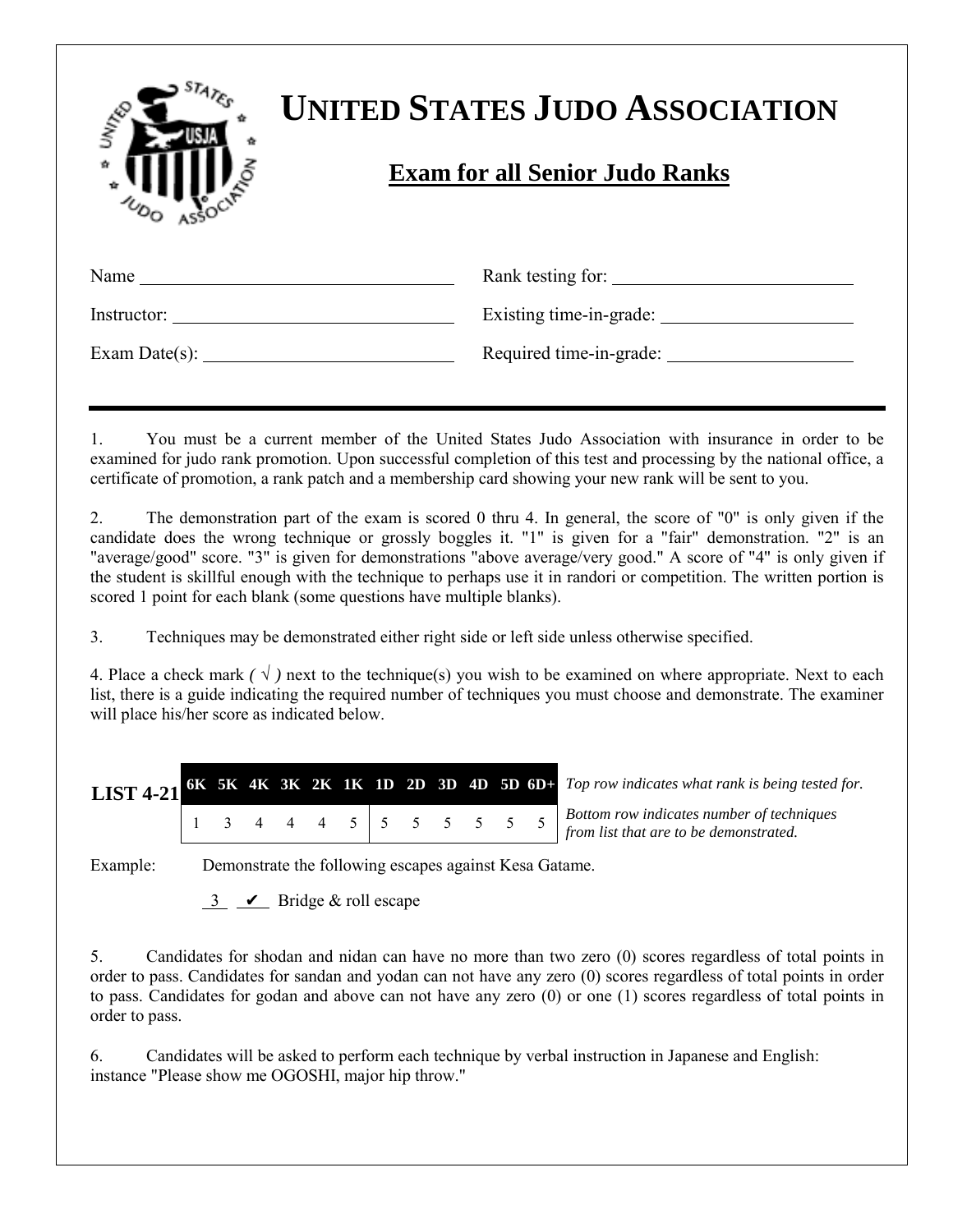| Signature of Instructor                                                                                                                           | Date                                                                                                                                                             |
|---------------------------------------------------------------------------------------------------------------------------------------------------|------------------------------------------------------------------------------------------------------------------------------------------------------------------|
| Printed Name of Instructor                                                                                                                        | Rank of Instructor                                                                                                                                               |
|                                                                                                                                                   | Certification by the Candidate: I certify that all answers and scores recorded on this exam were properly earned.                                                |
| Signature of Candidate                                                                                                                            | Date                                                                                                                                                             |
| Printed Name of Candidate<br>Certification by the Examiner(s): I certify that the above named candidate                                           | $\Box$ has not passed<br>$\Box$ has passed<br>the attached                                                                                                       |
| test as administered by me and has met all other requirements for this rank promotion.                                                            |                                                                                                                                                                  |
| Signature of Examiner #1                                                                                                                          | Date                                                                                                                                                             |
| Printed Name of Examiner #1                                                                                                                       | Rank of Examiner #1                                                                                                                                              |
| Certification Level of Examiner #1                                                                                                                |                                                                                                                                                                  |
| Signature of Examiner #2                                                                                                                          | Date                                                                                                                                                             |
| Printed Name of Examiner #2                                                                                                                       | Rank of Examiner #2                                                                                                                                              |
| Certification Level of Examiner #2                                                                                                                |                                                                                                                                                                  |
|                                                                                                                                                   | <b>CANDIDATE'S EXAM SUMMARY</b>                                                                                                                                  |
| <b>Vocabulary Score</b><br>General Info. Score<br><b>Demonstration Score</b>                                                                      | $\frac{0}{0}$<br>Minimum Passing Score<br>$\frac{0}{0}$<br>Minimum Passing Score<br>Minimum Passing Score<br>points                                              |
|                                                                                                                                                   | <b>CANDIDATE'S CERTIFICATION REQUIREMENTS</b>                                                                                                                    |
| <b>USJA Kata Certification</b><br><b>USJA Referee Certification</b><br><b>USJA Rank Examiner Certification</b><br><b>USJA Coach Certification</b> | $\Box$ No<br>$\Box$ N/A<br>$\Box$ Yes<br>$\Box$ Yes<br>$\Box$ No<br>$\Box$ N/A<br>$\Box$ N/A<br>$\Box$ No<br>$\Box$ Yes<br>$\Box$ N/A<br>$\Box$ No<br>$\Box$ Yes |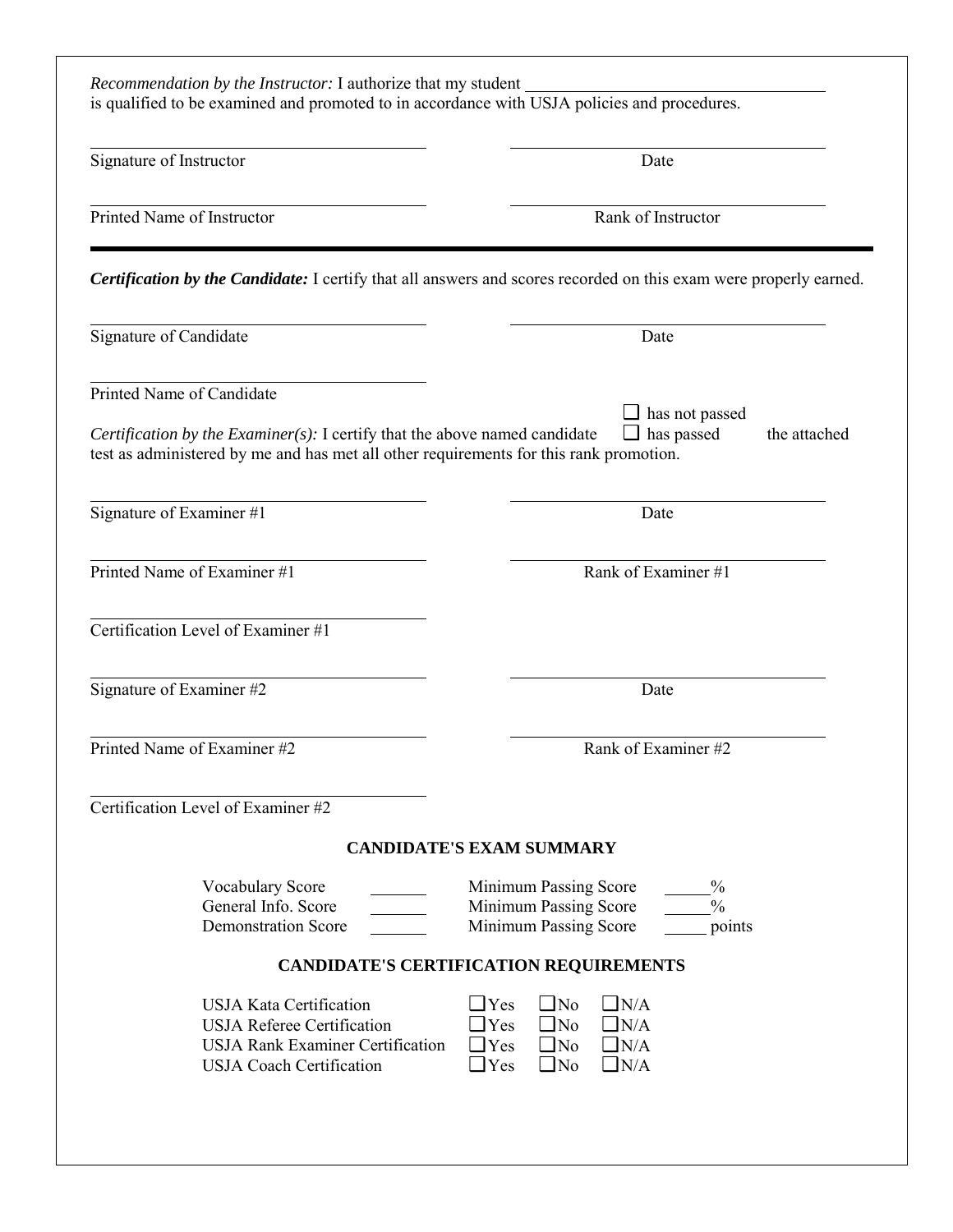#### **JAPANESE VOCABULARY**

Write the Japanese words for the following:

| 1.  | Attention!:                      |
|-----|----------------------------------|
| 2.  |                                  |
| 3.  |                                  |
| 4.  | $Stop!$ :                        |
| 5.  |                                  |
| 6.  |                                  |
| 7.  | Sitting on knees:                |
| 8.  |                                  |
| 9.  |                                  |
| 10. |                                  |
| 11. |                                  |
|     | 12. Judo practitioner or player: |
|     |                                  |
|     |                                  |
|     |                                  |
|     |                                  |
|     | 17. Falling methods or ways:     |
|     |                                  |
|     |                                  |
|     |                                  |
|     |                                  |
|     | 22. Tournament:                  |
|     |                                  |
|     | 24. Hold-down! (referee's call): |
|     |                                  |
| 26  |                                  |
| 27  |                                  |
|     |                                  |
| 28  | Near waza-ari! (referee's award: |
| 29  |                                  |
| 30  |                                  |
| 31  | Sixth class (kyu) judo rank:     |
| 32  |                                  |
| 33  | $No!$ :                          |
| 34  |                                  |
| 35  |                                  |

## **Rokyu stop here Gokyu and up continue**

| 36. Note! (referee's call for slight penalty):                                   |
|----------------------------------------------------------------------------------|
| 37. Caution! (referee's call for moderate penalty): _____                        |
| 38. Warning! (referee's call for severe penalty): ______________________________ |
| 39. Loss by rule violation (referee's call):                                     |
| 40. Decision! (call by referee for judges' decision): ________                   |
|                                                                                  |
|                                                                                  |
| 43. Fundamental natural posture:                                                 |
|                                                                                  |
|                                                                                  |
| 46. Entry into a throw:                                                          |
|                                                                                  |
|                                                                                  |
|                                                                                  |
| 50. Dashing action done with the leg:                                            |
|                                                                                  |
|                                                                                  |
|                                                                                  |
|                                                                                  |
|                                                                                  |
|                                                                                  |
|                                                                                  |
| 58. Foot techniques:                                                             |
|                                                                                  |
|                                                                                  |
|                                                                                  |
|                                                                                  |
| 63. Major hip throw:                                                             |
|                                                                                  |
| $65.$ Inside: $\_\_$                                                             |
| 66. Major outside reaping throw:                                                 |
| 67. Internal force or spiritual energy:                                          |
|                                                                                  |
|                                                                                  |

## **Gokyu stop here Yonkyu and up continue**

- 69. Decision win! (referee's award):
- 70. Draw match! (referee s award):
- 71. A full point by adding two waza-ari scores:

72. Grappling techniques:

l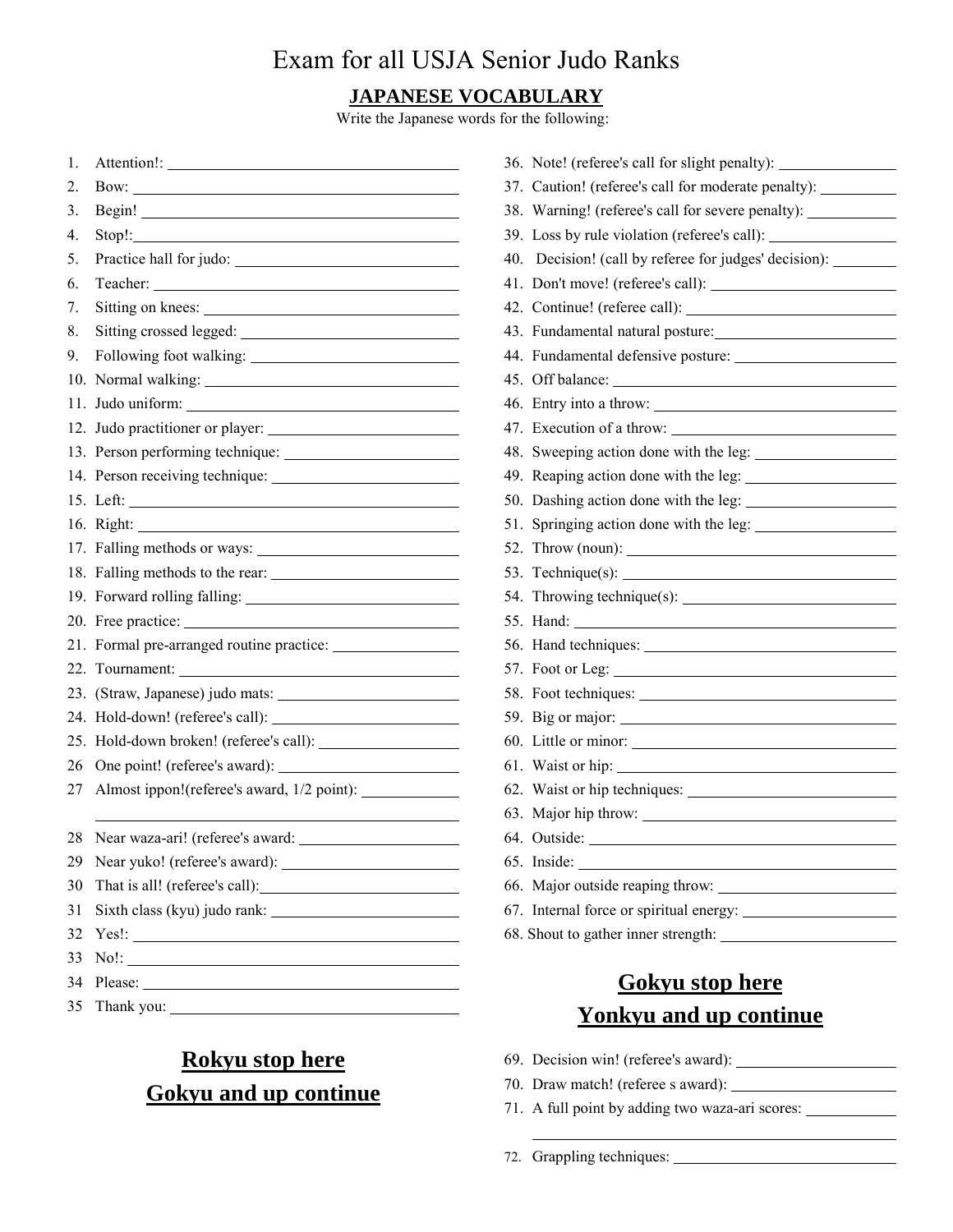#### **JAPANESE VOCABULARY (Continued)**

Write the Japanese words for the following:

| 73. | Techniques from a supine position:                                                                                                              |
|-----|-------------------------------------------------------------------------------------------------------------------------------------------------|
| 74. |                                                                                                                                                 |
| 75. | Choke:<br><u> Alexandria de la contrada de la contrada de la contrada de la contrada de la contrada de la contrada de la c</u>                  |
| 76. |                                                                                                                                                 |
| 77. | Joint locking techniques:                                                                                                                       |
| 78. |                                                                                                                                                 |
| 79. | Way of life:                                                                                                                                    |
| 80. |                                                                                                                                                 |
| 81. | Gentle arts:                                                                                                                                    |
| 82. |                                                                                                                                                 |
| 83. | Way of the warrior:                                                                                                                             |
| 84. | Martial arts:<br><u> 1989 - Johann Barn, mars eta bainar eta idazlea (</u>                                                                      |
| 85. | Class of belt ranks in judo below black belt:                                                                                                   |
| 86. | Step or degree in the black belt ranks:                                                                                                         |
| 87. | Holder of any black belt rank:                                                                                                                  |
| 88. |                                                                                                                                                 |
| 89. | Black belt association:<br><u> Alexandria de la contenentación de la contenentación de la contenentación de la contenentación de la contene</u> |
| 90. | Repetition attack practice without throwing,                                                                                                    |
|     | done with partner:                                                                                                                              |
| 91. | Alternate throwing practice without resistance,                                                                                                 |
|     | done with partner:                                                                                                                              |
| 92. | Solo practice:                                                                                                                                  |
| 93. | Practice in p3.irs:                                                                                                                             |
| 94. |                                                                                                                                                 |
| 95. |                                                                                                                                                 |
| 96. | Kneeling bow:                                                                                                                                   |
| 97. |                                                                                                                                                 |
| 98. | Knee:<br><u> 1980 - Johann Barnett, fransk politiker (</u>                                                                                      |
| 99. | Lock or Hold:                                                                                                                                   |
|     | 100. Wheel:<br><u> 1989 - Johann Barbara, margaret eta idazlea (h. 1989).</u>                                                                   |
|     | 101. Side or lateral:                                                                                                                           |
|     | 102. Fifth class (kyu) judo rank:                                                                                                               |
|     | 103. Formal eight directions of off-balancing: _____________                                                                                    |

## **Yonkyu stop here Sankyu and up continue**

- 104. Third class (kyu) judo rank: \_\_\_\_\_\_\_\_\_\_\_\_\_\_\_\_\_\_\_\_\_\_
- 105. Second class (kyu) judo rank:
- 106. First class (kyu) judo rank: \_\_\_\_\_\_\_\_\_\_\_\_\_\_\_\_\_\_\_\_\_\_\_
- 107. Meditate! (command at close of class): \_\_\_\_\_\_\_\_\_\_\_\_\_

| 108. Five stages of throwing techniques, the basic    |
|-------------------------------------------------------|
| syllabus of Kodokan Judo:                             |
| 109. Newly certified throwing techniques of           |
| Kodokan Judo:                                         |
| 110. Instantaneous promotion:                         |
|                                                       |
| 112. Throwing from a standing position:               |
| 113. Throwing techniques done by falling on one's     |
| back or side:<br><u> 1980 - Jan Barbarat, manala</u>  |
| 114. Back falling sacrifice throws:                   |
|                                                       |
|                                                       |
| 117. Judo uniform belt:                               |
| 118. Judo uniform jacket:                             |
| 119. Judo uniform pants:                              |
| 120. Judo uniform sleeve:                             |
| 121. Judo uniform lapel:                              |
| 122. Illegal act of locking the legs around the torso |
| of an opponent:                                       |
| 123. Warm-up exercises in judo:                       |
| 124. Cooling-off exercises in judo:                   |
|                                                       |
|                                                       |
| 127. Counter technique:                               |
|                                                       |
|                                                       |
|                                                       |
| 131. Forms of gripping an opponent:                   |
| 132. Normal:                                          |
| 133. Reverse:                                         |
| 134. Cross:                                           |
| 135. Arm:                                             |
| 136. Armpit:                                          |
| <b>Sankyu stop here</b>                               |
|                                                       |

# **Nikyu and up continue**

- 137. First degree black belt:
- 138. Second degree black belt: \_\_\_\_\_\_\_\_\_\_\_\_\_\_\_\_\_\_\_\_\_\_\_\_
- 139. Third degree black belt:
- 140. Fourth degree black belt: \_\_\_\_\_\_\_\_\_\_\_\_\_\_\_\_\_\_\_\_\_\_\_\_\_
- 141. Fifth degree black belt: \_\_\_\_\_\_\_\_\_\_\_\_\_\_\_\_\_\_\_\_\_\_\_\_\_\_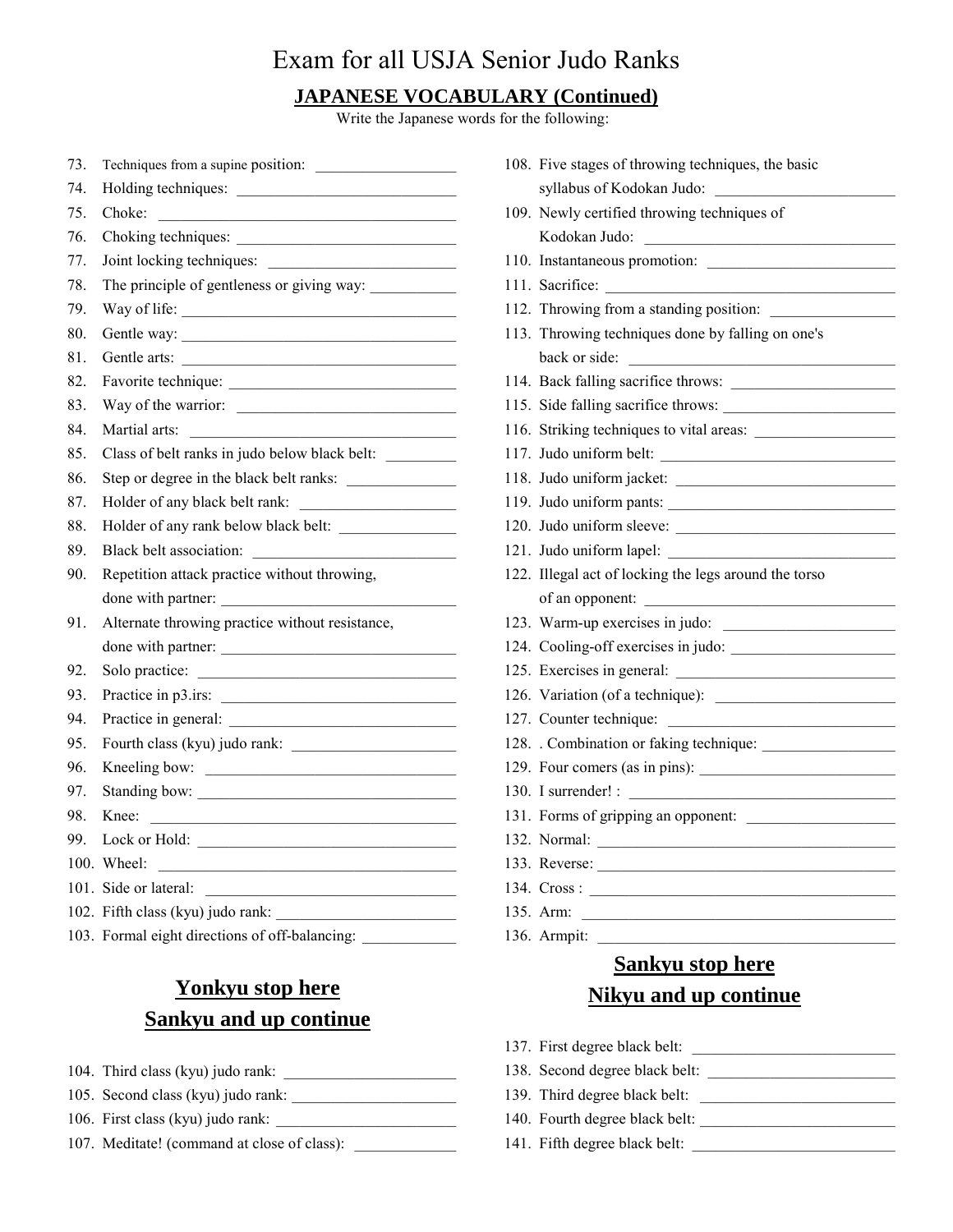#### **JAPANESE VOCABULARY (Continued)**

Write the Japanese words for the following:

142. Sixth degree black belt: 143. Seventh degree black belt:\_\_\_\_\_\_\_\_\_\_\_\_\_\_\_\_\_\_\_\_\_\_\_\_ 144. Eighth degree black belt: 145. Ninth degree black belt: 146. Tenth degree black belt: 147. Twelfth degree black belt (held only by Dr. Kano): 148. Loss of any type: 149. Win of any type: \_\_\_\_\_\_\_\_\_\_\_\_\_\_\_\_\_\_\_\_\_\_\_\_\_\_\_\_\_\_\_ 150. Win by forfeit or default of the opponent before  $a$  match: 151. Win by withdrawal of the opponent during a match: 152. Combination win by adding a one half point from a violation and one waza-ari: \_\_\_\_\_\_\_\_\_\_\_\_\_\_\_\_\_\_\_\_\_\_\_\_ 153. Slight superiority (contest call): 154. Side of the dojo or tournament mat reserved for senior judoka or officials: \_\_\_\_\_\_\_\_\_\_\_\_\_\_\_\_\_\_\_\_\_\_\_\_\_\_\_\_\_\_ 155. Cross arm lock : 156. Entangle: 157. Formal forms of throwing: \_\_\_\_\_\_\_\_\_\_\_\_\_\_\_\_\_\_\_\_\_\_\_ 158. Formal forms of holding: 159. Formal forms of gentleness: \_\_\_\_\_\_\_\_\_\_\_\_\_\_\_\_\_\_\_\_\_\_ 160. Formal forms of self-defense: \_\_\_\_\_\_\_\_\_\_\_\_\_\_\_\_\_\_\_\_\_ 161. Formal forms of decision: 162. Ancient forms: 163. Forms of five: 164. Past master of judo (title traditionally applied only to Dr. Kano): \_\_\_\_\_\_\_\_\_\_\_\_\_\_\_\_\_\_\_\_\_\_\_\_\_\_\_\_\_\_

#### **Nikyu stop here Ikkyu and up continue**

- 165. Mutual benefit & welfare:
- 166. Maximum efficiency:
- 167. "Winner stays up" team contest:\_\_\_\_\_\_\_\_\_\_\_\_\_\_\_\_\_\_\_
- 168. Man-for-man, or elimination tournament:
- 169. Methods of resuscitation used in judo: 170. Illegal act of entwining the leg of an opponent:  $\mathcal{L}_\text{max}$  and  $\mathcal{L}_\text{max}$  and  $\mathcal{L}_\text{max}$  and  $\mathcal{L}_\text{max}$  and  $\mathcal{L}_\text{max}$ 171. Contest area: 172. Referee: 173. To float or floating: \_\_\_\_\_\_\_\_\_\_\_\_\_\_\_\_\_\_\_\_\_\_\_\_\_\_\_\_\_ 174. Lift: 175. Pull: 176. Lift-pull action: 177. Defense (to an attack): 178. Escape (as from a pin): 179. Entry methods into matwork: 180. Body:  $181.$  Thigh: 182. Rear, behind (as in throwing and pinning): 183. Reverse side, back: 184. Pivoting or turning the body: 185. Single handed: 186. Double handed: \_\_\_\_\_\_\_\_\_\_\_\_\_\_\_\_\_\_\_\_\_\_\_\_\_\_\_\_\_\_\_\_ 187. Both hands: 188. Avoiding or evasive action: 189. A little: 190. Same side gripping (right vs right, left vs left):  $\mathcal{L}_\text{max}$  and  $\mathcal{L}_\text{max}$  and  $\mathcal{L}_\text{max}$  and  $\mathcal{L}_\text{max}$  and  $\mathcal{L}_\text{max}$ 191. Opposite side gripping (right vs left):  $\mathcal{L}_\text{max}$  and  $\mathcal{L}_\text{max}$  and  $\mathcal{L}_\text{max}$  and  $\mathcal{L}_\text{max}$  and  $\mathcal{L}_\text{max}$ 192. Pulling or locking hand (usually sleeve hand): 193. Power or drawing hand (usually lapel hand): \_\_\_\_\_\_\_\_\_\_\_\_\_\_\_\_\_\_\_\_\_\_\_\_\_\_\_\_\_\_\_ 194. Red (used to differentiate players in a match): 195. White (used to differentiate players In a match): 196. Time! (referee's call): 197. Decision or decisiveness (as in thinking fast): 198. To drop:

#### **Ikkyu stop here Shodan and above stop here**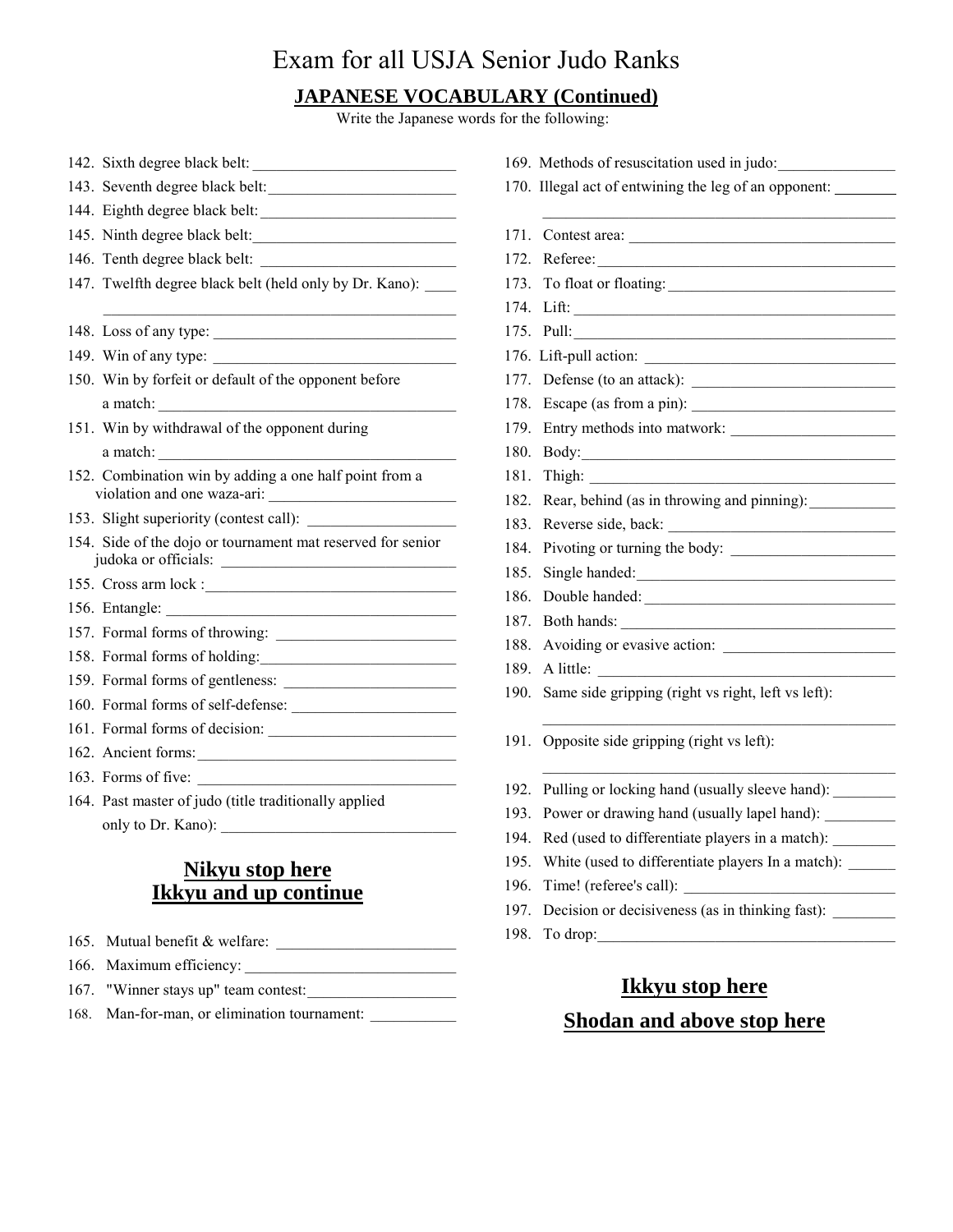#### **GENERAL INFORMATION**

Write the answers for the following:

| 1. | What is the name of your club?                                                                                                                                                                                                                                                                                                                | 14. Name the two divisions of sacrifice throwing techniques<br>in English and Japanese.                                                                                                                                                                                                                                                                                                                                                                                                                                                       |  |  |
|----|-----------------------------------------------------------------------------------------------------------------------------------------------------------------------------------------------------------------------------------------------------------------------------------------------------------------------------------------------|-----------------------------------------------------------------------------------------------------------------------------------------------------------------------------------------------------------------------------------------------------------------------------------------------------------------------------------------------------------------------------------------------------------------------------------------------------------------------------------------------------------------------------------------------|--|--|
| 2. |                                                                                                                                                                                                                                                                                                                                               |                                                                                                                                                                                                                                                                                                                                                                                                                                                                                                                                               |  |  |
| 3. | What is the name of your judo organization?                                                                                                                                                                                                                                                                                                   | 2. $\frac{1}{\sqrt{1-\frac{1}{2}}}\int$                                                                                                                                                                                                                                                                                                                                                                                                                                                                                                       |  |  |
|    |                                                                                                                                                                                                                                                                                                                                               | (English) (Japanese)                                                                                                                                                                                                                                                                                                                                                                                                                                                                                                                          |  |  |
| 4. | Who was the founder of judo?                                                                                                                                                                                                                                                                                                                  | 15. What are the ordinal numbers between one and                                                                                                                                                                                                                                                                                                                                                                                                                                                                                              |  |  |
| 5. | What is the name of the school he founded?                                                                                                                                                                                                                                                                                                    | ten in Japanese?                                                                                                                                                                                                                                                                                                                                                                                                                                                                                                                              |  |  |
| 6. | What is the date of the founding of Kodokan Judo?                                                                                                                                                                                                                                                                                             | 1.<br>$\mathcal{L}=\mathcal{L}$ . The set of $\mathcal{L}$<br>6.                                                                                                                                                                                                                                                                                                                                                                                                                                                                              |  |  |
| 7. | What was unarmed combat called in Japan before judo?                                                                                                                                                                                                                                                                                          | 2.<br>7.<br>$\frac{1}{2} \left( \frac{1}{2} \frac{1}{2} \frac{1}{2} \frac{1}{2} \frac{1}{2} \frac{1}{2} \frac{1}{2} \frac{1}{2} \frac{1}{2} \frac{1}{2} \frac{1}{2} \frac{1}{2} \frac{1}{2} \frac{1}{2} \frac{1}{2} \frac{1}{2} \frac{1}{2} \frac{1}{2} \frac{1}{2} \frac{1}{2} \frac{1}{2} \frac{1}{2} \frac{1}{2} \frac{1}{2} \frac{1}{2} \frac{1}{2} \frac{1}{2} \frac{1}{2} \frac{1}{2} \frac{1}{2}$<br>$\frac{1}{2} \left( \frac{1}{2} \right)^2 \left( \frac{1}{2} \right)^2 \left( \frac{1}{2} \right)^2 \left( \frac{1}{2} \right)^2$ |  |  |
|    |                                                                                                                                                                                                                                                                                                                                               | 8.<br>3.<br>$\mathcal{L}^{\text{max}}_{\text{max}}$ , where $\mathcal{L}^{\text{max}}_{\text{max}}$                                                                                                                                                                                                                                                                                                                                                                                                                                           |  |  |
| 8. | How long had unarmed combat martial arts been<br>practiced in Japan?                                                                                                                                                                                                                                                                          | 9. $\qquad$<br>4.<br>10.<br>5.                                                                                                                                                                                                                                                                                                                                                                                                                                                                                                                |  |  |
| 9. | Name the three parts of unarmed combat in                                                                                                                                                                                                                                                                                                     |                                                                                                                                                                                                                                                                                                                                                                                                                                                                                                                                               |  |  |
|    | English and Japanese.                                                                                                                                                                                                                                                                                                                         | <b>Gokyu stop here</b>                                                                                                                                                                                                                                                                                                                                                                                                                                                                                                                        |  |  |
|    | 1. $\frac{1}{\sqrt{2}}$ . The set of $\frac{1}{\sqrt{2}}$ , $\frac{1}{\sqrt{2}}$ , $\frac{1}{\sqrt{2}}$ , $\frac{1}{\sqrt{2}}$ , $\frac{1}{\sqrt{2}}$ , $\frac{1}{\sqrt{2}}$ , $\frac{1}{\sqrt{2}}$ , $\frac{1}{\sqrt{2}}$ , $\frac{1}{\sqrt{2}}$ , $\frac{1}{\sqrt{2}}$ , $\frac{1}{\sqrt{2}}$ , $\frac{1}{\sqrt{2}}$ , $\frac{1}{\sqrt{2}}$ | <b>Yonkyu and up continue</b>                                                                                                                                                                                                                                                                                                                                                                                                                                                                                                                 |  |  |
|    | 2. $\frac{1}{\sqrt{1-\frac{1}{2}}}\left(\frac{1}{\sqrt{1-\frac{1}{2}}}\right)$                                                                                                                                                                                                                                                                |                                                                                                                                                                                                                                                                                                                                                                                                                                                                                                                                               |  |  |
|    |                                                                                                                                                                                                                                                                                                                                               | 16. Name the three divisions of mat techniques in                                                                                                                                                                                                                                                                                                                                                                                                                                                                                             |  |  |
|    | (English)<br>(Japanese)                                                                                                                                                                                                                                                                                                                       | English and Japanese.                                                                                                                                                                                                                                                                                                                                                                                                                                                                                                                         |  |  |
|    | 10. Name the three parts of a judo throw in English                                                                                                                                                                                                                                                                                           |                                                                                                                                                                                                                                                                                                                                                                                                                                                                                                                                               |  |  |
|    | and Japanese.                                                                                                                                                                                                                                                                                                                                 |                                                                                                                                                                                                                                                                                                                                                                                                                                                                                                                                               |  |  |
|    | 1. $\frac{1}{\sqrt{1-\frac{1}{2}}\left(1-\frac{1}{2}\right)}$                                                                                                                                                                                                                                                                                 |                                                                                                                                                                                                                                                                                                                                                                                                                                                                                                                                               |  |  |
|    |                                                                                                                                                                                                                                                                                                                                               | (English)<br>(Japanese)                                                                                                                                                                                                                                                                                                                                                                                                                                                                                                                       |  |  |
|    |                                                                                                                                                                                                                                                                                                                                               | 17. Name three of the eight men who attained 10th degree                                                                                                                                                                                                                                                                                                                                                                                                                                                                                      |  |  |
|    | (English)<br>(Japanese)                                                                                                                                                                                                                                                                                                                       | black belt (Judan) in judo while they were still alive.                                                                                                                                                                                                                                                                                                                                                                                                                                                                                       |  |  |
|    | 11. List the belt ranks in order by color.                                                                                                                                                                                                                                                                                                    |                                                                                                                                                                                                                                                                                                                                                                                                                                                                                                                                               |  |  |
|    | the control of the control of the control of the control of the control of the control of                                                                                                                                                                                                                                                     |                                                                                                                                                                                                                                                                                                                                                                                                                                                                                                                                               |  |  |
|    |                                                                                                                                                                                                                                                                                                                                               | 3.<br>18. What are the two principles of Kodokan Judo as                                                                                                                                                                                                                                                                                                                                                                                                                                                                                      |  |  |
|    |                                                                                                                                                                                                                                                                                                                                               | defined by Dr. Kano?                                                                                                                                                                                                                                                                                                                                                                                                                                                                                                                          |  |  |
|    |                                                                                                                                                                                                                                                                                                                                               |                                                                                                                                                                                                                                                                                                                                                                                                                                                                                                                                               |  |  |
|    | <b>Rokyu stop here</b>                                                                                                                                                                                                                                                                                                                        |                                                                                                                                                                                                                                                                                                                                                                                                                                                                                                                                               |  |  |
|    | <b>Gokyu and up continue</b>                                                                                                                                                                                                                                                                                                                  | 2. $\qquad \qquad$<br>19. What is the ultimate goal of judo as defined by Dr.<br>Kano?                                                                                                                                                                                                                                                                                                                                                                                                                                                        |  |  |
|    | 12. Name the two divisions of throwing techniques in<br>English and Japanese.                                                                                                                                                                                                                                                                 |                                                                                                                                                                                                                                                                                                                                                                                                                                                                                                                                               |  |  |
|    |                                                                                                                                                                                                                                                                                                                                               | 20. What does the acronym G.E.T. P.A.D. (tactical                                                                                                                                                                                                                                                                                                                                                                                                                                                                                             |  |  |
|    | 2. $\frac{1}{\sqrt{1-\frac{1}{2}}}\left(\frac{1}{\sqrt{1-\frac{1}{2}}}\right)$                                                                                                                                                                                                                                                                | variables for randori/shiai) stand for?                                                                                                                                                                                                                                                                                                                                                                                                                                                                                                       |  |  |
|    | (English)<br>(Japanese)                                                                                                                                                                                                                                                                                                                       | G. $\qquad \qquad P.$                                                                                                                                                                                                                                                                                                                                                                                                                                                                                                                         |  |  |
|    | 13. Name the three divisions of standing throwing                                                                                                                                                                                                                                                                                             |                                                                                                                                                                                                                                                                                                                                                                                                                                                                                                                                               |  |  |
|    | techniques in English and Japanese.                                                                                                                                                                                                                                                                                                           | $T.$ $D$                                                                                                                                                                                                                                                                                                                                                                                                                                                                                                                                      |  |  |
|    |                                                                                                                                                                                                                                                                                                                                               |                                                                                                                                                                                                                                                                                                                                                                                                                                                                                                                                               |  |  |
|    | 2. $\frac{1}{\sqrt{1-\frac{1}{2}}}\left(\frac{1}{\sqrt{1-\frac{1}{2}}}\right)$                                                                                                                                                                                                                                                                | <b>Yonkyu stop here</b>                                                                                                                                                                                                                                                                                                                                                                                                                                                                                                                       |  |  |
|    |                                                                                                                                                                                                                                                                                                                                               | <b>Sankyu and up continue</b>                                                                                                                                                                                                                                                                                                                                                                                                                                                                                                                 |  |  |
|    | (English) (Japanese)                                                                                                                                                                                                                                                                                                                          |                                                                                                                                                                                                                                                                                                                                                                                                                                                                                                                                               |  |  |

- divisions of sacrifice throwing techniques Japanese.
	- 1. \_\_\_\_\_\_\_\_\_\_\_\_\_\_\_\_\_\_\_\_\_ / \_\_\_\_\_\_\_\_\_\_\_\_\_\_\_\_\_\_\_\_ 2. \_\_\_\_\_\_\_\_\_\_\_\_\_\_\_\_\_\_\_\_\_ / \_\_\_\_\_\_\_\_\_\_\_\_\_\_\_\_\_\_\_\_ (English) (Japanese)
- ordinal numbers between one and ten in Japanese?

| 1. | 6.  |  |
|----|-----|--|
| 2. | 7.  |  |
| 3. | 8.  |  |
| 4. | 9.  |  |
| 5. | 10. |  |

#### **Gokyu stop here <u>kyu and up continue</u>**

- e divisions of mat techniques in panese.
	- 1. \_\_\_\_\_\_\_\_\_\_\_\_\_\_\_\_\_\_\_\_\_ / \_\_\_\_\_\_\_\_\_\_\_\_\_\_\_\_\_\_\_\_ 2. \_\_\_\_\_\_\_\_\_\_\_\_\_\_\_\_\_\_\_\_\_ / \_\_\_\_\_\_\_\_\_\_\_\_\_\_\_\_\_\_\_\_ 3. \_\_\_\_\_\_\_\_\_\_\_\_\_\_\_\_\_\_\_\_\_ / \_\_\_\_\_\_\_\_\_\_\_\_\_\_\_\_\_\_\_\_
	- (Japanese)
- the eight men who attained 10th degree lan) in judo while they were still alive.
	- 1.  $\Box$ 2.  $\Box$
- wo principles of Kodokan Judo as Kano?
- timate goal of judo as defined by Dr.
- acronym G.E.T. P.A.D. (tactical andori/shiai) stand for?
	- $P.$   $P.$   $\Box$ E. \_\_\_\_\_\_\_\_\_\_\_\_\_\_\_\_\_\_\_\_\_ A. \_\_\_\_\_\_\_\_\_\_\_\_\_\_\_\_\_\_\_  $\begin{array}{|c|c|c|c|c|}\n\hline\nD&\multicolumn{1}{c|c|c|c} \hline\nD&\multicolumn{1}{c|c|c|c} \hline\n\end{array}$

## **Yonkyu stop here Sankyu and up continue**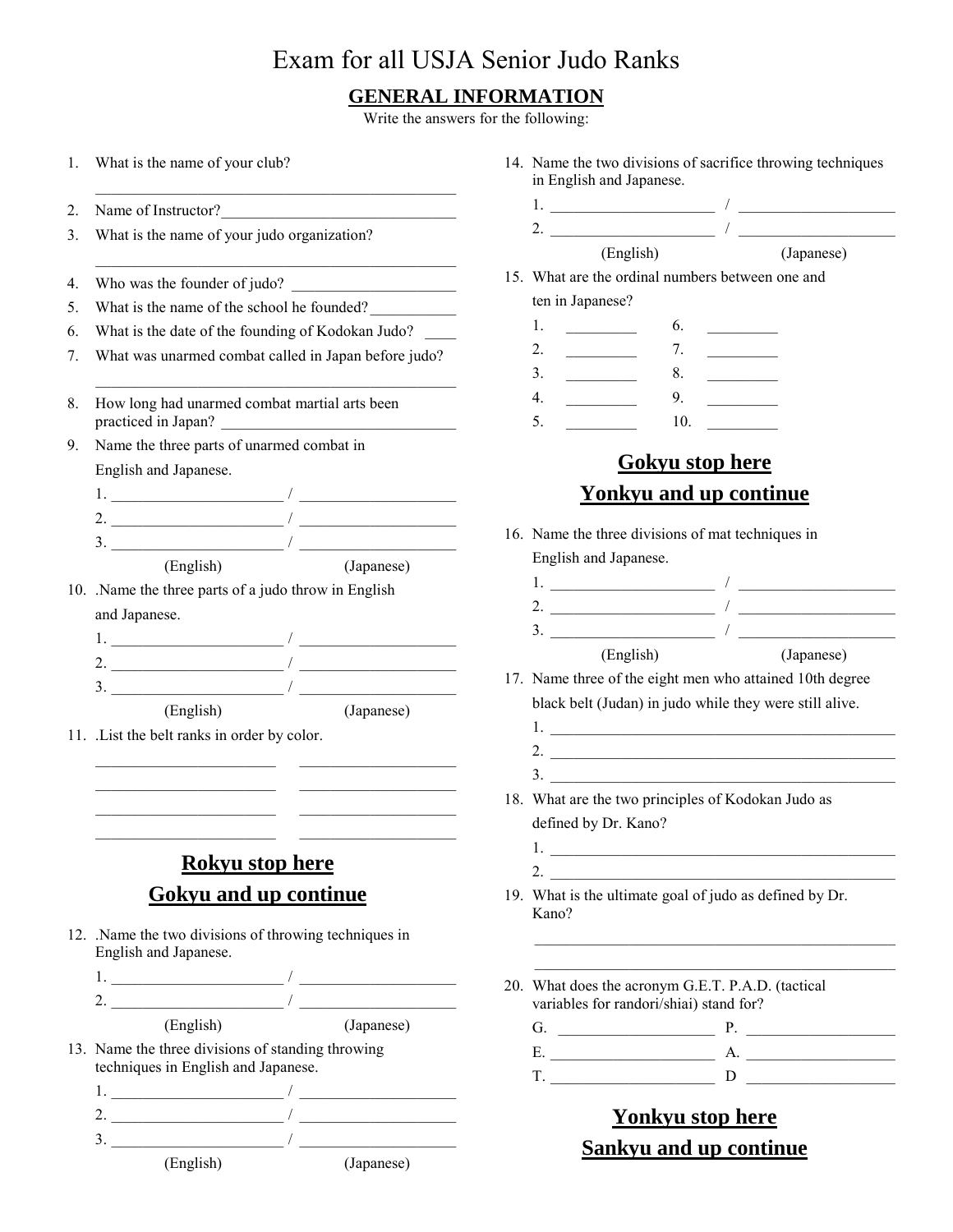#### **GENERAL INFORMATION (CONTINUED)**

Write the answers for the following:

- 21. What year was judo first introduced into the summer Olympic games?
- 22. Who were the four men on the first U.S. Olympic judo team?
	- $1.$
	- 2. \_\_\_\_\_\_\_\_\_\_\_\_\_\_\_\_\_\_\_\_\_\_\_\_\_\_\_\_\_\_\_\_\_\_\_\_\_\_\_\_\_\_\_\_
	- $3.$   $\overline{\phantom{a}}$
	- $4.$
- 23. Which American placed the first time judo was included at the Olympics, and what place did he win?

(Name) (Place)

24. Name the six kyu ranks and colored belts from highest to lowest rank (do not list White Belt):

1.  $\frac{1}{\sqrt{2}}$ 2.  $\frac{1}{\sqrt{2\pi}}$  $3.$   $\overline{\phantom{a}}$  $4.$ 5. \_\_\_\_\_\_\_\_\_\_\_\_\_\_\_\_\_\_\_\_\_\_ / \_\_\_\_\_\_\_\_\_\_\_\_\_\_\_\_\_\_\_\_  $\bullet$ .  $\qquad \qquad$ (Color) (Japanese Name)

25. Name (Japanese Name) the 10 black belt ranks in order:

26. What does the word "JUDO" mean in English?

#### **Sankyu stop here Nikyu and up continue**

27. What other colored belt are some black belt persons entitled to wear?

| 7th Degree -  |
|---------------|
|               |
|               |
| 10th Degree - |
|               |

- 28. What are the four sides of the dojo called? (Refer to diagram below) 1. \_\_\_\_\_\_\_\_\_\_\_\_\_\_\_\_\_\_\_\_\_ / \_\_\_\_\_\_\_\_\_\_\_\_\_\_\_\_\_\_\_\_ 2. \_\_\_\_\_\_\_\_\_\_\_\_\_\_\_\_\_\_\_\_\_ / \_\_\_\_\_\_\_\_\_\_\_\_\_\_\_\_\_\_\_\_  $3.$ 4. \_\_\_\_\_\_\_\_\_\_\_\_\_\_\_\_\_\_\_\_\_ / \_\_\_\_\_\_\_\_\_\_\_\_\_\_\_\_\_\_\_\_ (English) (Japanese) Side 1 ╔═══════════════════ Instructors ║ ║  $\text{Side } 4 \parallel$   $\text{Side } 2$ ║ ║ Students ╚════════════════════════════ Side 3
- 29. Which American was the first to win a medal at the World Championships in judo and what place did he win?

| 30. List the nine kata of Kodokan Judo in English and |            |
|-------------------------------------------------------|------------|
| Japanese.                                             |            |
| 1. $\overline{\phantom{a}}$                           |            |
|                                                       |            |
|                                                       |            |
|                                                       |            |
| $\frac{1}{2}$                                         |            |
| $\frac{1}{2}$                                         |            |
|                                                       |            |
|                                                       |            |
| 9.                                                    |            |
| (English)                                             | (Japanese) |
| Nikyu stop here                                       |            |
| <b>Ikkyu and up continue</b>                          |            |

31. Name four Americans who have won medals at the Olympic Games in judo, and what place they won.

| (Name) | (Place) |
|--------|---------|

 $\_$  , and the set of the set of the set of the set of the set of the set of the set of the set of the set of the set of the set of the set of the set of the set of the set of the set of the set of the set of the set of th

32. Which American was the first to win a gold medal at the Men's World Games in judo?

(Name) (Year)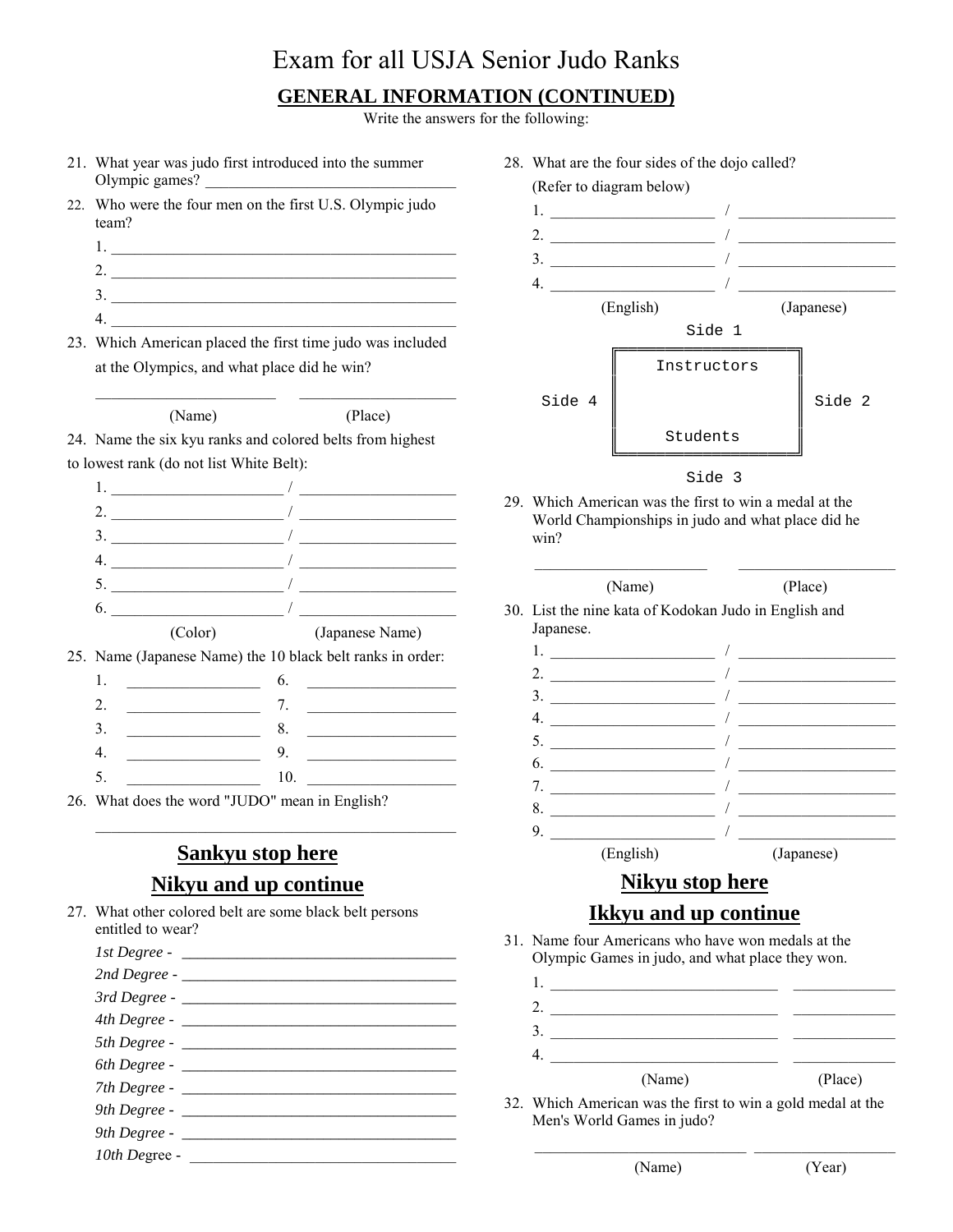#### **GENERAL INFORMATION (CONTINUED)**

Write the answers for the following:

33. Which American was the first to win a gold medal at the Women's World Games in judo?

#### **ESSAY QUESTIONS**

Answer the following:

(Name) (Year)

- 34. What year was women's judo first introduced into the summer Olympic games as a full medal event?
- 35. What are the ordinal numbers between eleven and twenty in Japanese?

| 11. | 16.                                      |
|-----|------------------------------------------|
| 12. | 17.<br>the control of the control of the |
| 13. | 18.                                      |
| 14. | 19.                                      |
| 15. | 20.                                      |

37. What have you done for judo?

36. What has judo done for you?

#### **Ikkyu stop here Shodan and up continue**

**Shodan and above stop here**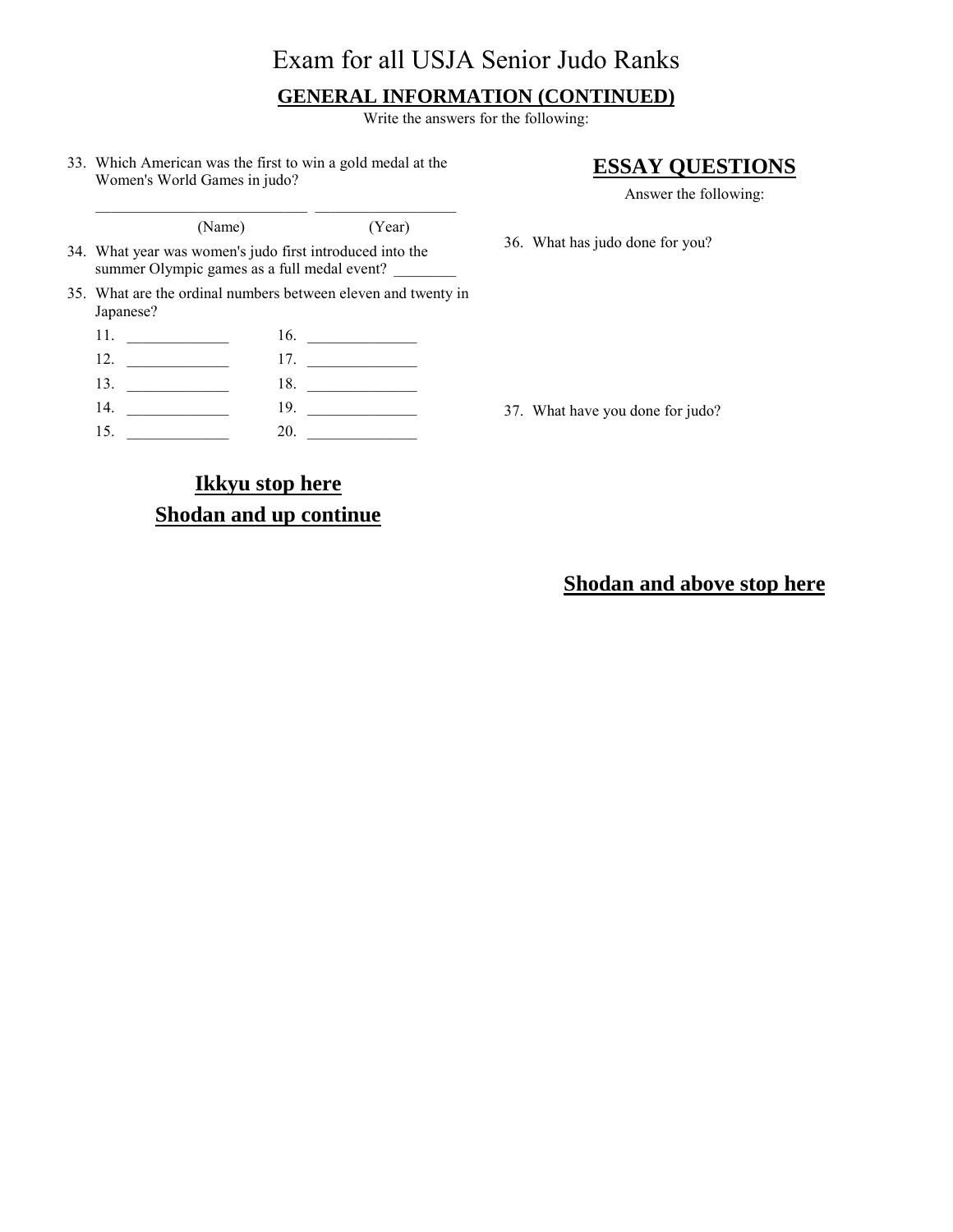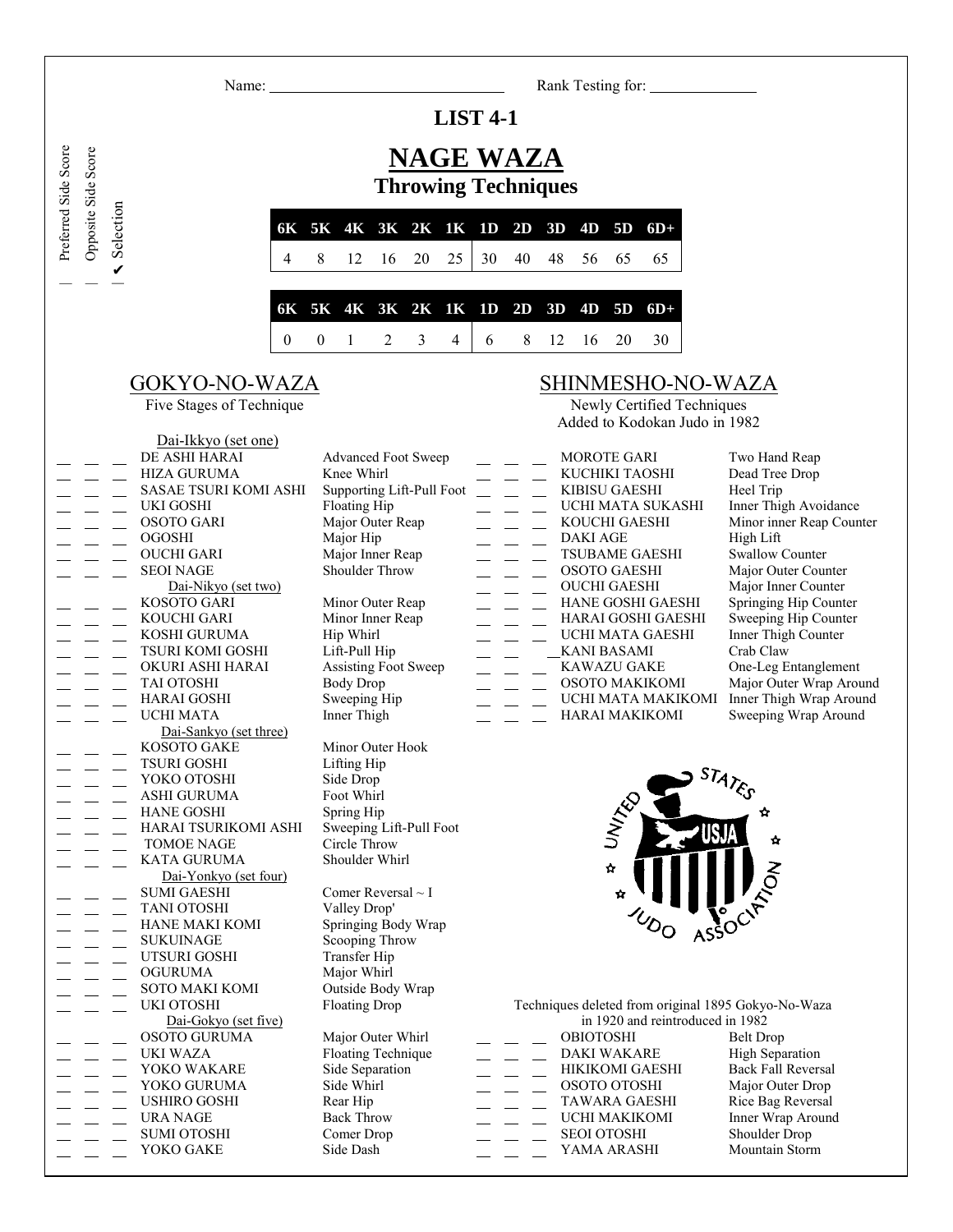|                                                                                                                                                                                                                                                                                                                                                                                                                                              | Rank Testing for:<br>Name:                                                                                                                                                                                                                                                                                                                                                                                                                                                |
|----------------------------------------------------------------------------------------------------------------------------------------------------------------------------------------------------------------------------------------------------------------------------------------------------------------------------------------------------------------------------------------------------------------------------------------------|---------------------------------------------------------------------------------------------------------------------------------------------------------------------------------------------------------------------------------------------------------------------------------------------------------------------------------------------------------------------------------------------------------------------------------------------------------------------------|
| Selection<br>Score<br>$\mathbf v$                                                                                                                                                                                                                                                                                                                                                                                                            | MISC. THROWING SKILLS                                                                                                                                                                                                                                                                                                                                                                                                                                                     |
| <b>LIST 4-2</b>                                                                                                                                                                                                                                                                                                                                                                                                                              | 6K 5K 4K 3K 2K 1K 1D 2D 3D 4D 5D 6D+<br>$4 \quad 4 \quad 4 \quad 4$<br>$4 \quad 4 \quad 4$<br>$4\quad 4$<br>2<br>3<br>$\overline{4}$                                                                                                                                                                                                                                                                                                                                      |
| Opponent's left-front corner<br>Opponent's left-rear corner                                                                                                                                                                                                                                                                                                                                                                                  | Demonstrate your personal attack system against the four comers of an opponent.<br>Opponent's right-front corner<br>$\overline{a}$ $\overline{a}$<br>Opponent's right-rear corner                                                                                                                                                                                                                                                                                         |
| <b>LIST 4-3</b><br>Opponent moves to your left<br>Opponent moves directly into you<br>Opponent circles you to the left                                                                                                                                                                                                                                                                                                                       | 6K 5K 4K 3K 2K 1K 1D 2D 3D 4D 5D 6D+<br>6<br>6<br>6<br>6<br>3<br>$\overline{4}$<br>6<br>6<br>$\mathbf{1}$<br>6<br>6<br>6<br>Demonstrate your personal attack system as an opponent moves in the following directions<br>$\equiv$ Opponent moves to your right<br>$\qquad \qquad \qquad$ Opponent moves directly away from you<br>Opponent circles you to the right                                                                                                        |
| <b>LIST 4-4</b>                                                                                                                                                                                                                                                                                                                                                                                                                              | 6K 5K 4K 3K 2K 1K 1D 2D 3D 4D 5D 6D+<br>$\overline{4}$<br>$\overline{0}$<br>$\overline{4}$<br>$\overline{4}$<br>$\theta$<br>2<br>$\mathfrak{Z}$<br>$\overline{4}$<br>$\overline{4}$<br>4<br>4<br>4<br>Demonstrate variations of your favorite throw using different gripping configurations.<br>$\frac{1}{2}$ (Grip #4)                                                                                                                                                   |
| <b>LIST 4-5</b>                                                                                                                                                                                                                                                                                                                                                                                                                              | <b>RENWAKU WAZA</b><br><b>Combination Techniques</b><br>6K 5K 4K 3K 2K 1K 1D 2D 3D 4D 5D 6D+<br>2<br>9<br>-18<br>20<br>22<br>4<br>4<br>7<br>11<br>13<br>16<br>- 22<br>Demonstrate the following attack combinations either right or left side.                                                                                                                                                                                                                            |
| Forward throw #1 $\rightarrow$ Pin<br>Forward throw #2 $\rightarrow$ -Pin<br>Forward throw #3 $\rightarrow$ Pin<br>2-Knee SEOINAGE $\rightarrow$ Arm lock<br>Forward throw #1 $\rightarrow$ Arm lock<br>Forward throw #2 $\blacktriangleright$ Arm lock<br>Sutemi waza → Pin<br>Forward throw $\rightarrow$ Forward throw #1<br>Forward throw $\blacktriangleright$ Forward throw #2<br>Forward throw $\blacktriangleright$ Forward throw #3 | Rear throw $\rightarrow$ Pin #1.<br>Rear throw $\rightarrow$ Pin #2<br>Rear throw $\rightarrow$ Pin #3<br>OUCHI GARI ► Forward throw<br>SASAE TSURIKOMI ASHI → OSOTO GARI<br>Forward throw $\rightarrow$ Rear throw #1<br>Forward throw $\rightarrow$ Opposite side forward throw<br>Forward throw $\rightarrow$ Rear throw #2<br>Forward throw $\rightarrow$ Rear throw #3<br>Combination of 3 throws $#1$<br>Combination of 3 throws $#2$<br>Combination of 3 throws #3 |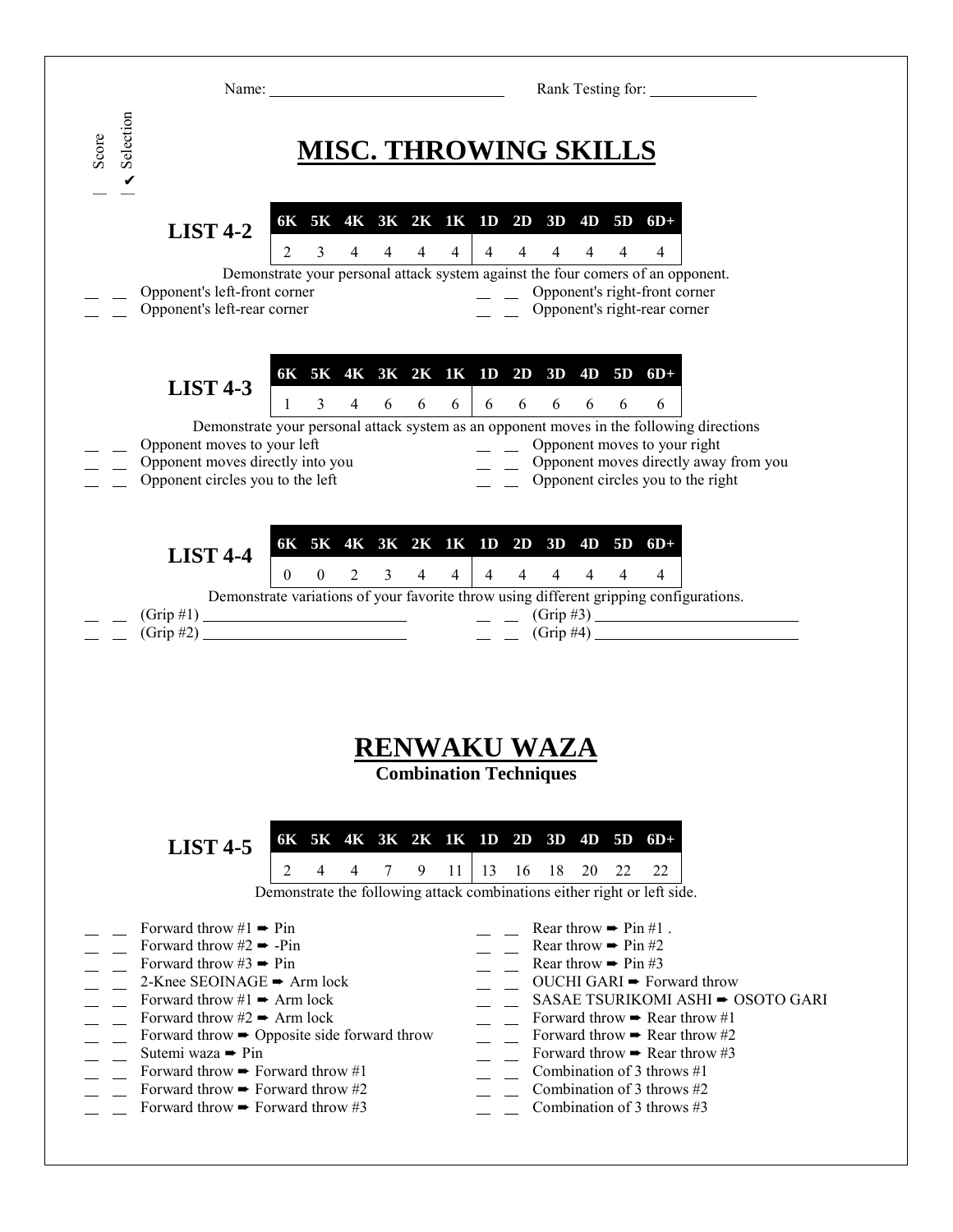| Name:                                                                                                                          |                                                                    | Rank Testing for:                                                                                                                                                                                                                                                                                           |
|--------------------------------------------------------------------------------------------------------------------------------|--------------------------------------------------------------------|-------------------------------------------------------------------------------------------------------------------------------------------------------------------------------------------------------------------------------------------------------------------------------------------------------------|
| Selection<br>Score                                                                                                             |                                                                    | <b>RENWAKU WAZA (continued)</b><br><b>Combination Techniques</b>                                                                                                                                                                                                                                            |
| <b>LIST 4-6</b>                                                                                                                | 5<br>2<br>2<br>$\theta$<br>6                                       | 6K 5K 4K 3K 2K 1K 1D 2D 3D 4D 5D 6D+<br>6<br>6<br>6<br>6<br>6<br>6<br>Demonstrate the following attack combinations either right or left side.                                                                                                                                                              |
| Your tokui waza → Forward throw<br>Forward throw → Your tokui waza<br>Any throw $\rightarrow$ Sutemi Waza {#1)                 |                                                                    | Your tokui waza → Rear throw<br>Rear throw → Your tokui waza<br>Any throw $\blacktriangleright$ Sutemi Waza {#2)                                                                                                                                                                                            |
| <b>LIST 4-7</b>                                                                                                                | $\overline{3}$<br>3<br>3<br>$\theta$<br>2                          | 6K 5K 4K 3K 2K 1K 1D 2D 3D 4D 5D 6D+<br>$\mathbf{3}$<br>3<br>3<br>3<br>3<br>3<br>Demonstrate the following attack combinations either right or left side.                                                                                                                                                   |
|                                                                                                                                | And pin {opponent), escape from hold                               | Grip, break opponent's posture, move opponent, throw #1, pin, (opponent then escapes from hold)<br>Grip, break opponent's posture, move opponent, throw #2, pin, {opponent then escapes from hold)<br>Grip, break opponent's posture, move opponent, attack, counter attack (opponent), turn-out, turn-over |
|                                                                                                                                |                                                                    | <b>BOGYO</b><br><b>Defense Against Throws</b>                                                                                                                                                                                                                                                               |
| <b>LIST 4-8</b>                                                                                                                | 2<br>8<br>3<br>4<br>$\tau$<br>6                                    | 6K 5K 4K 3K 2K 1K 1D 2D 3D 4D 5D 6D+<br>9<br>9<br>9<br>9<br>9<br>9                                                                                                                                                                                                                                          |
|                                                                                                                                |                                                                    | Demonstrate the following defenses against a forward throwing attack. Two must be from both a left and right attack.                                                                                                                                                                                        |
| Inside leg jump around<br>Outside leg jump around<br>Drive (start of Tani Otoshi)<br>Hip rotation (start of Osoto Gari)        | Pick-up around the back (Ushiro Goshi)                             | Hip twist<br>Diagonal forward<br>Pick-up between legs<br>Elbow roll against 2-KNEE SEOINAGE                                                                                                                                                                                                                 |
| <b>LIST 4-9</b>                                                                                                                | 5<br>$\theta$<br>2<br>3<br>4                                       | 6K 5K 4K 3K 2K 1K 1D 2D 3D 4D 5D 6D+<br>7<br>7<br>7<br>7<br>7<br>Demonstrate the following defenses against throwing attack.                                                                                                                                                                                |
| Defense against DE ASHI HARAI<br>Turn-out against OSOTO GARI<br>Step away against OSOTO GARI<br>Turn-out against forward throw |                                                                    | Round-off against OGOSHI<br>Turn-out against OUCHI GARI<br>Turn-out against rear throws                                                                                                                                                                                                                     |
| <b>LIST 4-10</b>                                                                                                               | 6K 5K 4K 3K 2K 1K 1D 2D 3D<br>5<br>$\boldsymbol{0}$<br>3<br>0<br>4 | 4D<br>5D<br>$6D+$<br>6<br>6<br>6<br>6<br>6<br>6<br>Demonstrate the following defenses against throwing attack.                                                                                                                                                                                              |
| Defense against KOSHI GURUMA<br>Turn-out against OUCHI GARI                                                                    | Defense against OKURI ASHI HARAI                                   | Defense against HARAI GOSHI<br>Defense against JUJI GATAME<br>Defense against UCHI MATA                                                                                                                                                                                                                     |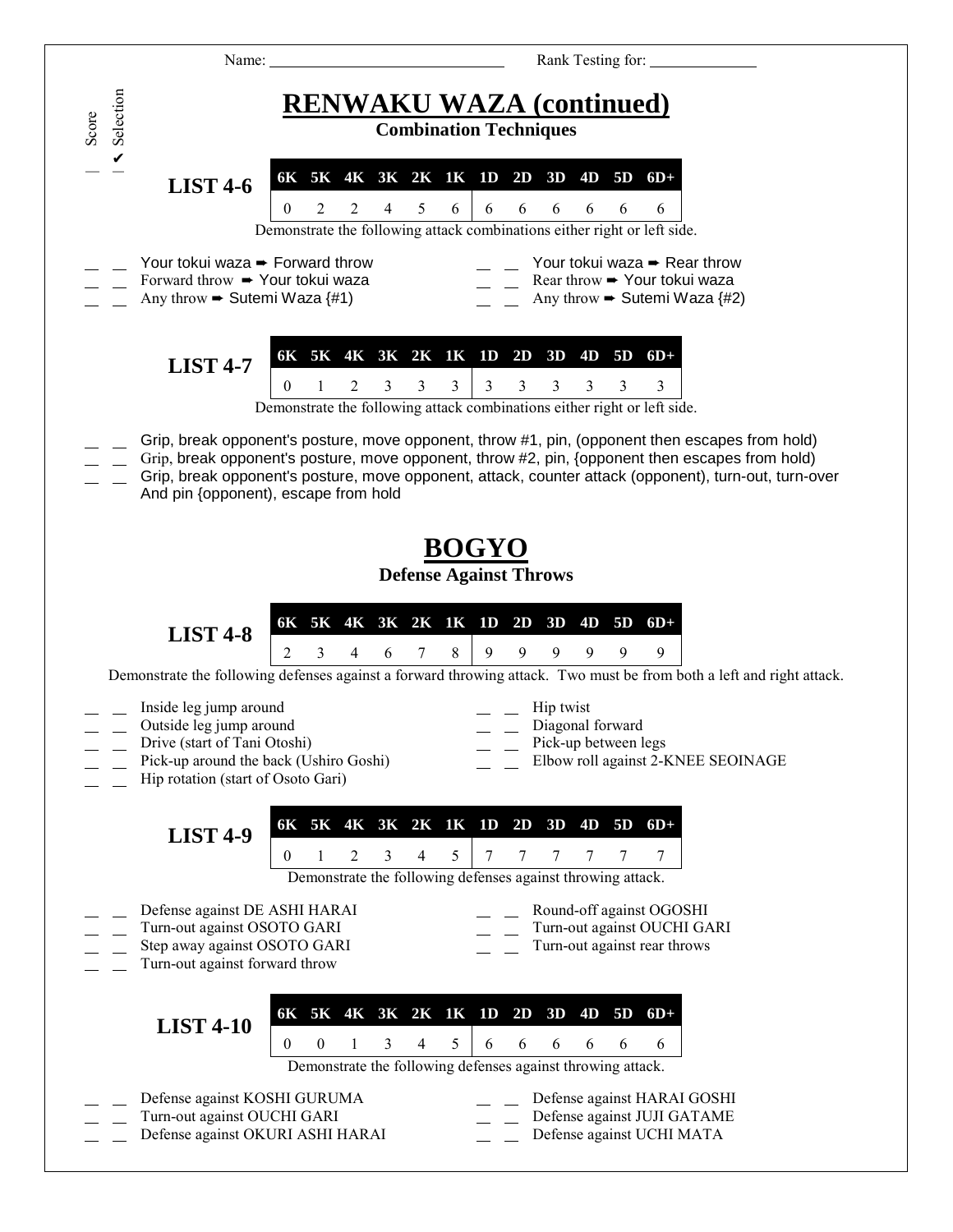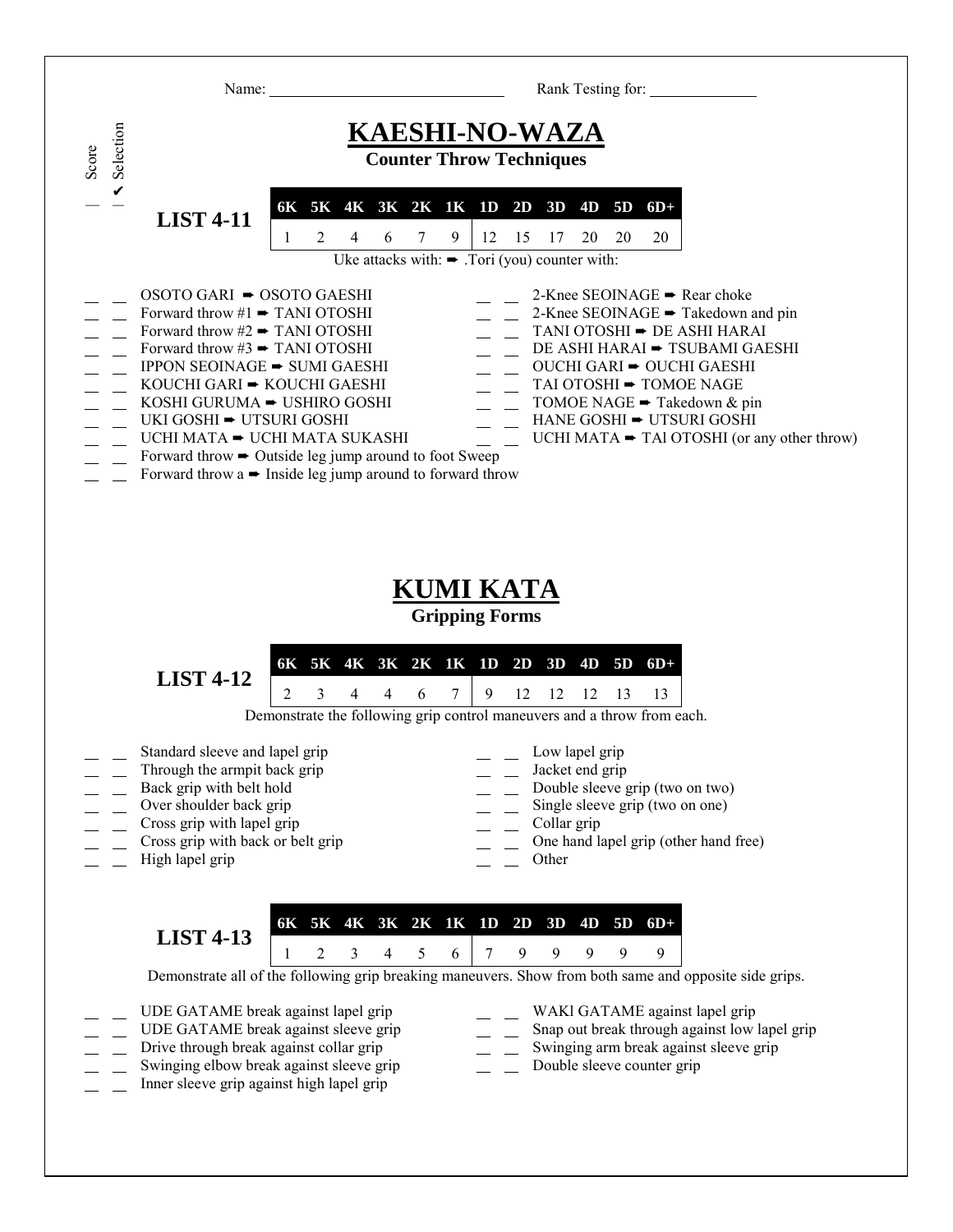| Name:                                                                                                                                                           |                                                                                                                                     | Rank Testing for:                                                                                                                                        |                                                                                                              |
|-----------------------------------------------------------------------------------------------------------------------------------------------------------------|-------------------------------------------------------------------------------------------------------------------------------------|----------------------------------------------------------------------------------------------------------------------------------------------------------|--------------------------------------------------------------------------------------------------------------|
|                                                                                                                                                                 |                                                                                                                                     | <b>KATAME WAZA</b>                                                                                                                                       |                                                                                                              |
| Selection                                                                                                                                                       |                                                                                                                                     | <b>Grappling Techniques</b>                                                                                                                              |                                                                                                              |
| Score<br>$\checkmark$                                                                                                                                           |                                                                                                                                     |                                                                                                                                                          |                                                                                                              |
|                                                                                                                                                                 |                                                                                                                                     | <b>OSAEKOMI WAZA</b><br><b>Holding Techniques</b>                                                                                                        |                                                                                                              |
| <b>LIST 4-14</b>                                                                                                                                                | 6K 5K 4K 3K 2K 1K 1D 2D 3D 4D<br>3<br>5<br>6<br>2<br>4<br>6                                                                         | $5D$ $6D+$<br>7<br>8<br>6<br>10<br>12<br>12                                                                                                              |                                                                                                              |
| <b>KESA GATAME</b><br><b>KUZURE KESA GATAME</b><br>MAKURA KESA GATAME Pillow Scarf Hold<br><b>USHIRO KESA GATAME</b><br><b>KATA GATAME</b><br><b>UKI GATAME</b> | Scarf Hold<br>Variant Scarf Hold<br>Reverse Scarf Hold<br>Shoulder Hold<br><b>Floating Hold</b>                                     | YOKOSHIHO GATAME<br>KUZURE YOKOSHIHO GATAME Variant Side Hold<br><b>TATESHIHO GATAME</b><br>KAMISHIHO GATAME<br>KUZURE KAMISHIHO GATAME<br>SANKAKUGATAME | Side Hold<br><b>Straddling Hold</b><br>Upper 4-Corner Hold<br>Variant Upper 4-Corner Hold<br>Triangular Hold |
|                                                                                                                                                                 |                                                                                                                                     | <b>SHIME WAZA</b><br><b>Strangulation Techniques</b>                                                                                                     |                                                                                                              |
| <b>LIST 4-15</b>                                                                                                                                                | 6K 5K 4K 3K 2K 1K 1D 2D 3D<br>$\overline{2}$<br>5<br>7<br>4<br>6                                                                    | 4D<br>$5D$ $6D+$<br>8<br>9<br>10<br>12<br>12<br>12                                                                                                       |                                                                                                              |
| NAMI JUJI JIME<br><b>GYAKU JUJI JIME</b><br>KATA JUJI JIME<br><b>KATAHA JIME</b><br>-SODE GURUMA JIME<br><b>KATATE JIME</b>                                     | Normal Cross Choke<br><b>Reverse Cross Choke</b><br>Half Cross Choke<br>Single Wing Choke d<br>Sleeve Wheel Choke<br>One Hand Choke | <b>HADAKA JIME</b><br>OKURI ERI JIME Sliding<br>JIKOKU JIME<br><b>SANKAKU JIME</b><br><b>RYOTE JIME</b><br><b>TSUKKOMI JIME</b>                          | Naked Choke<br>Lapel Choke<br>Hell Strangle<br>Triangular Choke<br>Two Hand Choke<br>Thrust Choke            |
|                                                                                                                                                                 |                                                                                                                                     | <b>KANSETSU WAZA</b><br><b>Joint Locking Techniques</b>                                                                                                  |                                                                                                              |
| <b>LIST 4-16</b>                                                                                                                                                | 5K 4K 3K 2K 1K 1D<br>6K<br>$\boldsymbol{0}$<br>$\mathbf{0}$<br>2<br>3<br>$\overline{4}$<br>1                                        | $5D$ $6D+$<br>$2D$ 3D<br>4D<br>5<br>6<br>7<br>8<br>10<br>10                                                                                              |                                                                                                              |
| <b>JUJI GATAME</b><br><b>UDE GARAMI</b><br><b>UDE GARAMI</b><br><b>UDE GATAME</b><br>TE GATAME                                                                  | Cross Arm Lock<br>Bent Arm Lock (Up Variation)<br>Bent Arm Lock (Down Variation)<br>Normal Arm Lock<br>Hand Arm Lock                | WAKI GATAME<br>SANKAKU GARAMI<br><b>HIZA GATAME</b><br><b>HARA GATAME</b><br><b>ASHI GATAME</b>                                                          | Arm-Pit Arm Lock<br>Triangular Arm Lock<br>Knee Arm Lock<br>Stomach Arm Lock<br>Leg Arm Lock                 |
|                                                                                                                                                                 |                                                                                                                                     |                                                                                                                                                          |                                                                                                              |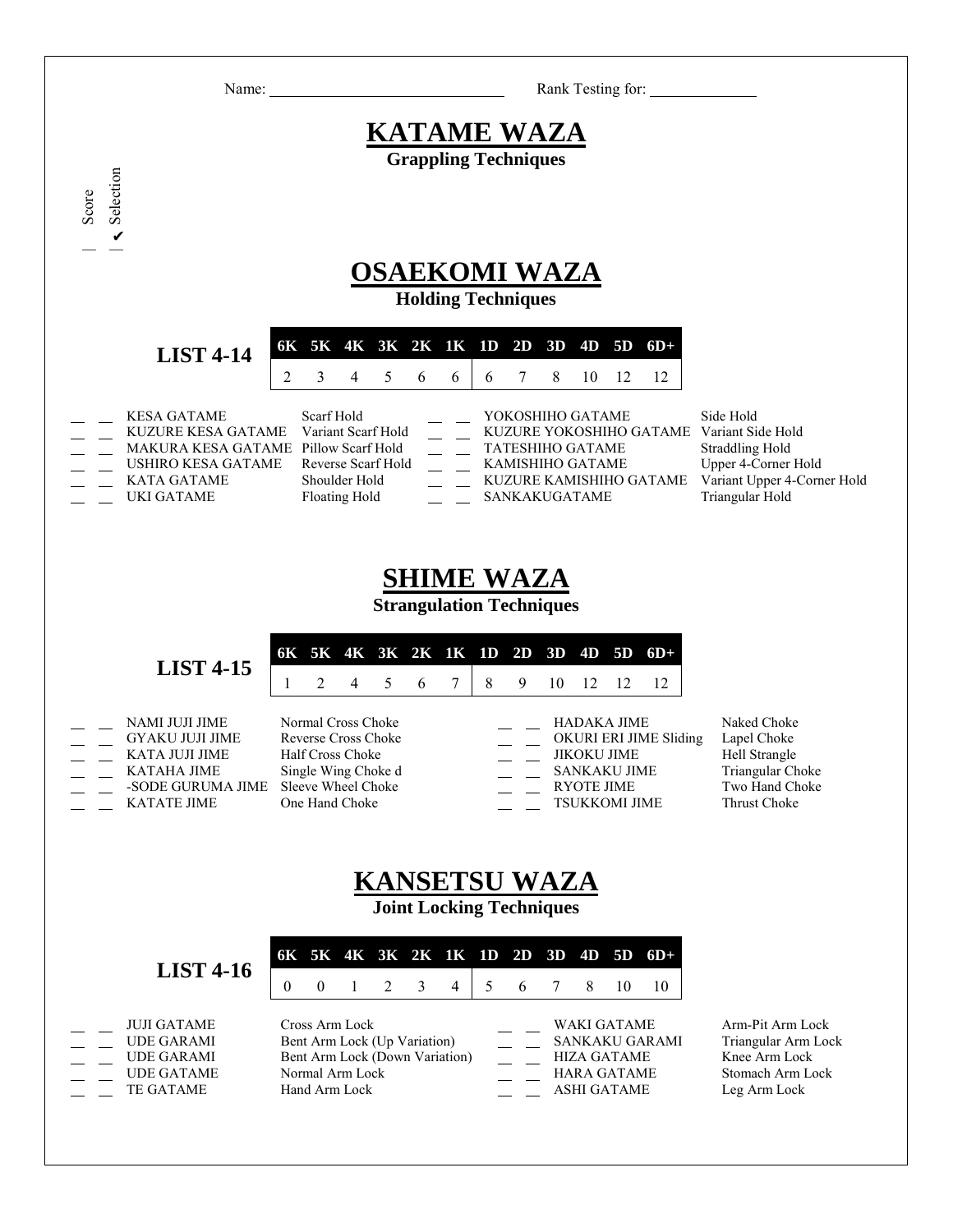Name: Rank Testing for:

#### **HAIRI WAZA Entry Techniques into Matwork**

## **LIST 4-17 LIST 4-19 HANDS & KNEES TOP LEGS AROUND TOP**

|  |  |  |  |  | 6K 5K 4K 3K 2K 1K 1D 2D 3D 4D 5D 6D+ 6K 5K 4K 3K 2K 1K 1D 2D 3D 4D 5D 6D+ |  |  |  |  |  |  |  |
|--|--|--|--|--|---------------------------------------------------------------------------|--|--|--|--|--|--|--|
|  |  |  |  |  | 2 4 4 4 5 6 7 8 9 9 9 10   2 4 5 5 6 6 7 7 8 8 9 10                       |  |  |  |  |  |  |  |

- 
- Belt pull & TATESHIHO-GATAME entry Theory Contains the entry, cross knee
- Double belt pull & rear choke Swinging leg entry
- JIKOKU-JIME entry from side Sleeve pull around
- 
- 
- Half-Nelson push over from head side Summersault entry
- Half-Nelson push over from side  $\overline{A}$  Ankle trap, knee over
- Figure-4 with head walk-around **Ankle trap, head under** Ankle trap, head under
- 
- 
- 
- 

| Score Selection

✔

Selection

- 
- 
- 

#### **LIST 4-18 HANDS & KNEES BOTTOM**

| 6K  <br>$\Omega$ | 5K 4K 3K 2K 1K 1D       |                 | 5                                                                                                                                                      | 2D | 3D<br>8 | 4D | 5D<br>9 | $6D+$<br>10                                                                                                                                                                                                    |          |                   | <b>LEGS AROUND BOTTOI</b>                                                                                                                                                                                                                                                                                                 | <b>LIST 4-20</b> |    |    |         |         |  |
|------------------|-------------------------|-----------------|--------------------------------------------------------------------------------------------------------------------------------------------------------|----|---------|----|---------|----------------------------------------------------------------------------------------------------------------------------------------------------------------------------------------------------------------|----------|-------------------|---------------------------------------------------------------------------------------------------------------------------------------------------------------------------------------------------------------------------------------------------------------------------------------------------------------------------|------------------|----|----|---------|---------|--|
|                  |                         | shoulder attack | UKIWAZA from head & shoulder attack<br>LEG GRAB & DUCK UNDER from head &<br>CRADLE w / left heel trap<br>MOROTE GARI from head $&$ under arms bear hug |    |         |    |         |                                                                                                                                                                                                                | $\theta$ | 6K 5K 4K 3K 2K 1K | 3                                                                                                                                                                                                                                                                                                                         | 5                | 1D | 2D | 3D<br>8 | 4D<br>8 |  |
|                  | Other<br>Other<br>Other |                 | URA NAGE from head $&$ under arms bear hug<br>MAKI KOMI/USHIRO KESA GATAME from side<br>& opposite armpit attack                                       |    |         |    |         | UDE GARAMI from head attack & arm in armpit attack<br>MAKI KOMI from head attack & arm in armpit attack<br>LEG HOOK/SEOINAGE from bach dojime & choke attack<br>WAKI GATAME from side & opposite armpit attack |          |                   | SANKAKU JIME entry<br><b>UDE GARAMI</b><br>Turn over to TATESHIHOGATAME<br><b>JUJI GATAME</b><br>Ankle trap / tomoe from leg over attempt<br>SUMI GAESHI w / knee push<br>SUMI GAESHI w / uki waza<br>HIZA GATAME w / knee push<br>Cross choke w / head under arm<br>Cross choke w / back grab<br>Other<br>Other<br>Other |                  |    |    |         |         |  |

|  |  | 6K 5K 4K 3K 2K 1K 1D 2D 3D 4D 5D 6D+ |  |  |  |
|--|--|--------------------------------------|--|--|--|
|  |  | 2 4 5 5 6 6 7 7 8 8 9 10             |  |  |  |

- Cross face turn over **Knee** in entry, back leg
	-
	-
	-
- Double lapel turn over from bear-hug Double belt pull (w/ bottom trap & keylock)
- JUJI-GATAME with somersault Double belt pull (w/ knee over trap )
	-
	-
	-
- Figure-4 with sit-thru  $\qquad \qquad \qquad$  One leg Boston Crab entry
- Elbow & knee pull Cross leg ankle trap
- SANKAKU pull-over entry SANKAKU pull-over entry Double leg push/pull under to TATESHIHO
- Other Choke/under leg entry
- Other Measuring worm entry and the Measuring worm entry
- Other Hand under, force leg up, then down
- Other **Pants leg pull to USHIRO KESA GATAME** 
	- Fake choke, cradle (uke tries JVJI GATAME)
	- Legs together to sleeve choke
	- **Other**
	- **Other**
	- **Other**

#### **LIST 4-20 LEGS AROUND BOTTOM**

|          |   |   | 6K 5K 4K 3K 2K 1K 1D 2D 3D 4D 5D                               |                |   |   |     |    |   | – 6D+ |
|----------|---|---|----------------------------------------------------------------|----------------|---|---|-----|----|---|-------|
| $\Omega$ | 1 | 2 | 3                                                              | $\overline{4}$ | 5 | 6 | 7 8 | -8 | 9 |       |
|          |   |   | SANKAKU JIME entry<br>UDE GARAMI                               |                |   |   |     |    |   |       |
|          |   |   | Turn over to TATESHIHOGATAME                                   |                |   |   |     |    |   |       |
| ıck      |   |   | <b>JUJI GATAME</b><br>Ankle trap / tomoe from leg over attempt |                |   |   |     |    |   |       |
|          |   |   | SUMI GAESHI w / knee push<br>SUMI GAESHI w / uki waza          |                |   |   |     |    |   |       |
|          |   |   | HIZA GATAME w / knee push                                      |                |   |   |     |    |   |       |
|          |   |   | Cross choke $w /$ head under arm<br>Cross choke w / back grab  |                |   |   |     |    |   |       |
|          |   |   | Other                                                          |                |   |   |     |    |   |       |
|          |   |   | Other<br>Other                                                 |                |   |   |     |    |   |       |
|          |   |   |                                                                |                |   |   |     |    |   |       |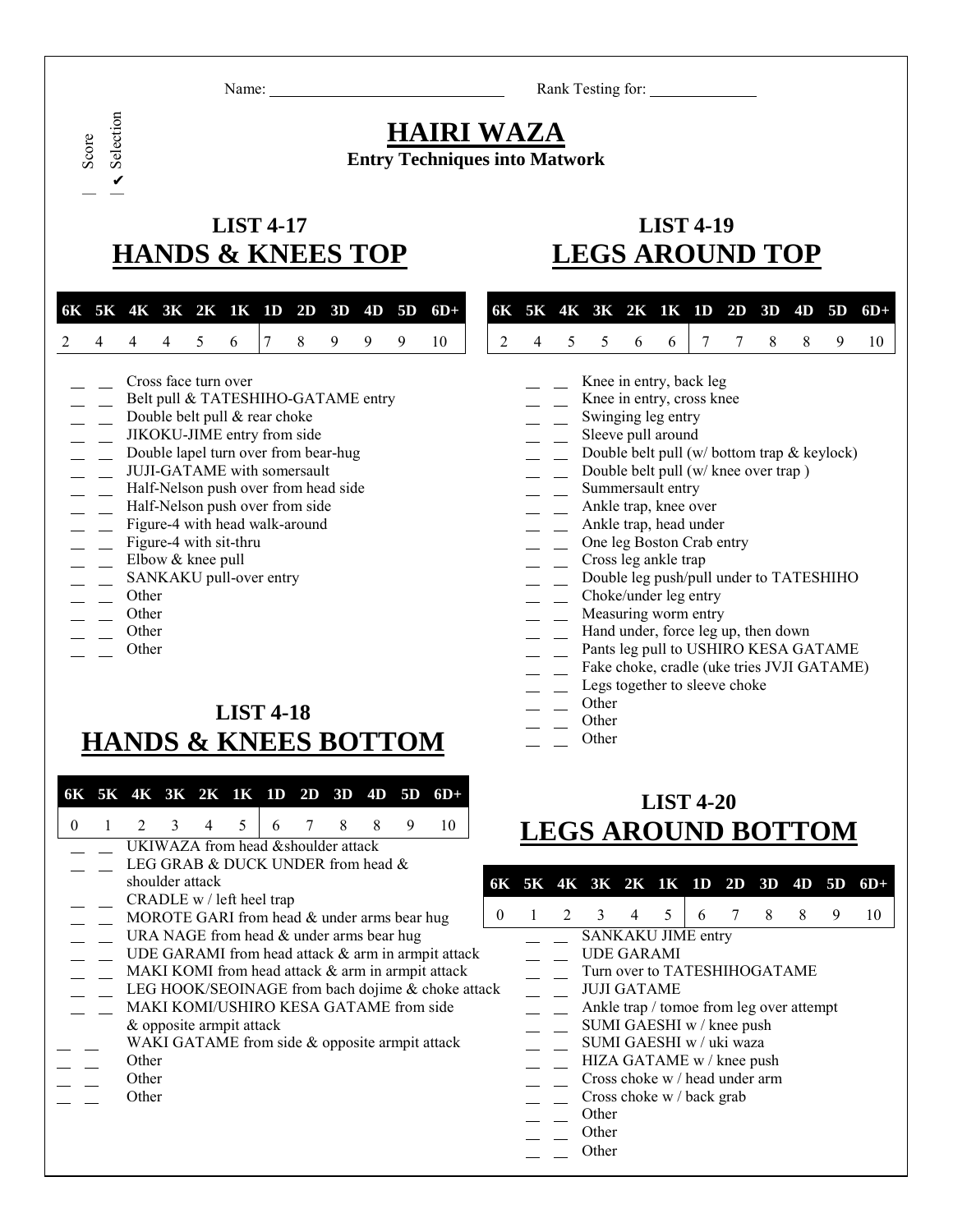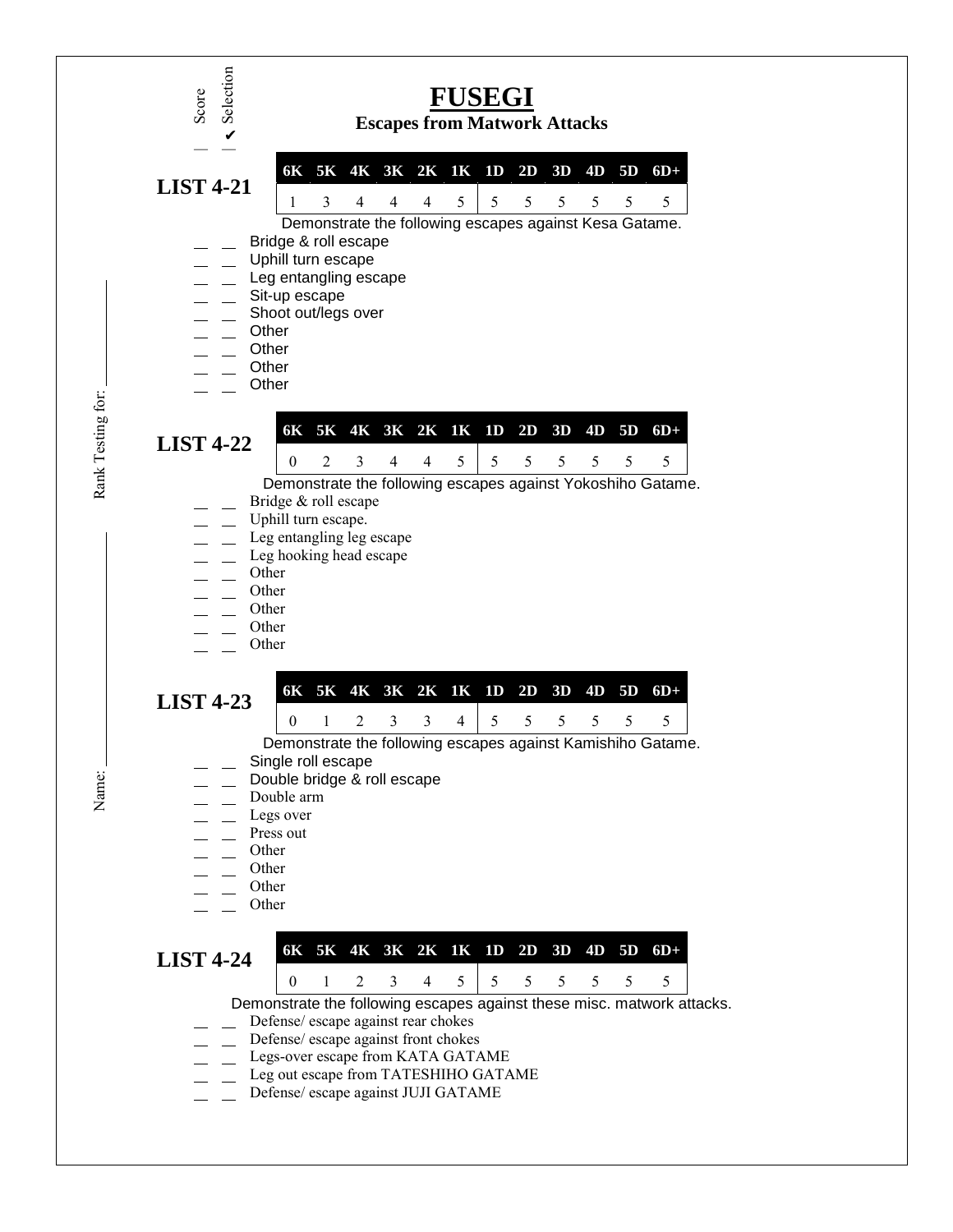|                                                                                                                                                                                                          | Rank Testing for:<br>Name:                                                                                                                                                                                                                                                                            |
|----------------------------------------------------------------------------------------------------------------------------------------------------------------------------------------------------------|-------------------------------------------------------------------------------------------------------------------------------------------------------------------------------------------------------------------------------------------------------------------------------------------------------|
| Selection                                                                                                                                                                                                | FREE AN ENTANGLED LEG (IN NEWAZA)                                                                                                                                                                                                                                                                     |
| Score<br>$\checkmark$<br>List $4-25$                                                                                                                                                                     | 6K 5K 4K 3K 2K 1K 1D 2D 3D 4D 5D<br>$6D+$                                                                                                                                                                                                                                                             |
|                                                                                                                                                                                                          | $\tau$<br>2<br>$\overline{4}$<br>6<br>9<br>12<br>15<br>17<br>20<br>20<br>20                                                                                                                                                                                                                           |
| Key lock and pry the leg free.<br>Other<br>Other<br>Other                                                                                                                                                | Bear hug the head and one arm, and pry the leg free.<br>Cross hand strangle (nami juji jime, gyaku juji jime, kata juji jime) against an entangled leg.                                                                                                                                               |
|                                                                                                                                                                                                          | <b>MISCELLANOUS</b>                                                                                                                                                                                                                                                                                   |
| <b>LIST 4-26</b><br>MA UKEMI Back fall<br>ZA REI Kneeling bow<br>RITSU REI Standing bow                                                                                                                  | 6K 5K 4K 3K 2K 1K 1D 2D 3D 4D 5D 6D+<br>8<br>18<br>18 18<br>13<br>15 17<br>18<br>18<br>18<br>19<br>20<br>ZEMPO KAITEN UKEMI Front rolling fall<br><b>AYUME ASHI Normal walking</b><br>SHIZEN HONTAI Basic natural posture<br>JIGO HONTAI Basic defensive posture<br>TSUGI ASHI Following foot walking |
| SEIZA Sitting on knees and feet<br>ANZA Sitting crossed-legged                                                                                                                                           | MAE UKEMI Front fall<br>MIGI/HIDARI SABAKI 90° right/left turns                                                                                                                                                                                                                                       |
| Proper tying of belt<br><b>RANDORI</b> Free practice<br>Elbow roll<br>Round-off Techniques                                                                                                               | MAWARE 180° turns<br>KYOSHI High kneeling<br><b>KAPPO</b> Resuscitation<br><b>ATEMI-WAZA Striking Techniques</b>                                                                                                                                                                                      |
|                                                                                                                                                                                                          | KATA                                                                                                                                                                                                                                                                                                  |
| <b>LIST 4-27</b>                                                                                                                                                                                         | <b>Prearranged Forms</b><br>6K 5K 4K 3K 2K 1K 1D 2D 3D 4D 5D 6D+                                                                                                                                                                                                                                      |
|                                                                                                                                                                                                          | $\mathbf{0}$<br>$\boldsymbol{0}$<br>$\boldsymbol{0}$<br>$\mathbf{0}$<br>2<br>3<br>3<br>4<br>$\boldsymbol{0}$<br>$\boldsymbol{0}$<br>$\mathbf{1}$<br>$\mathbf{1}$                                                                                                                                      |
| 1. Nage-No-Kata<br>2. Katame-No-Kata<br>3. Ju-No-Kata<br>4. Kime-No-Kata<br>5. Goshinjitsu-No-Kata<br>6. Joshi Goshin-Ho<br>7. Itsutsu-No-Kata<br>8. Koshiki-No-Kata<br>9. Seiryoku-Zenyo-Kokumin-Taiiku | Demonstrate the following Kodokan Judo kata.<br>Forms of throwing<br>Forms of grappling<br>Forms 0! gentleness<br>Forms of decision<br>Forms of self-defense<br>Women's forms of self-defense<br>Forms of five<br>Antique forms<br>Maximum efficiency physical education                              |
|                                                                                                                                                                                                          | <b>TEACHING EXPERTISE</b>                                                                                                                                                                                                                                                                             |
| <b>LIST 4-28</b>                                                                                                                                                                                         | 5K 4K 3K 2K 1K 1D<br>2D<br>3D<br>4D<br>5 <sub>D</sub><br>$6D+$<br>6K                                                                                                                                                                                                                                  |

3. Teach the requirements through godan (requirement for master examiners).